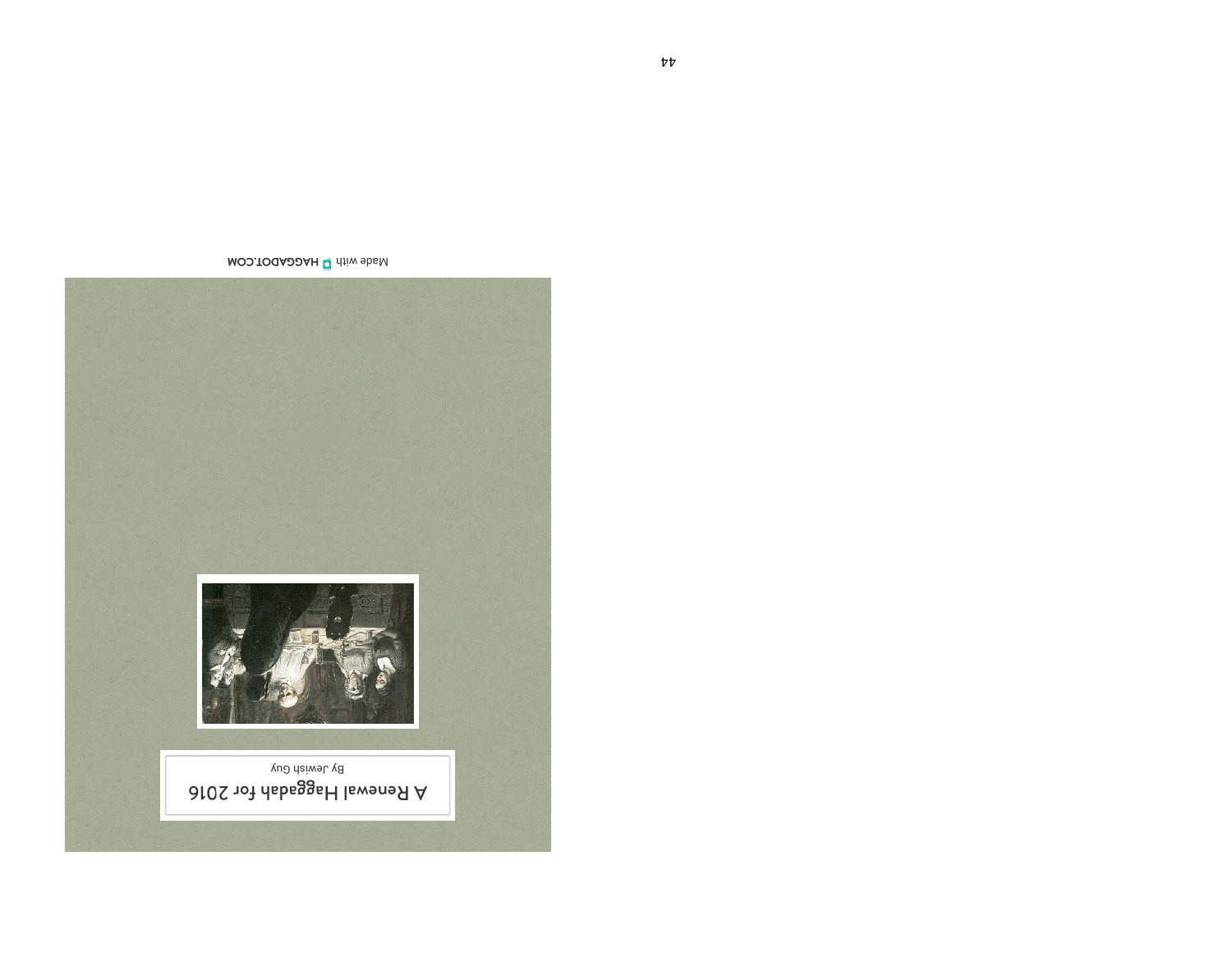#### **Table of Contents**

 $T$  the contract of  $C$ 

| <b>Table of Contents</b>                    | 2              |
|---------------------------------------------|----------------|
| Introduction                                | 3              |
| <b>Opening Prayer</b>                       | $\overline{3}$ |
| Kadesh                                      | 5              |
| Sanctifying the Day                         | $\overline{5}$ |
| Urchatz                                     | 11             |
| Washing the Hands                           | 11             |
| Karpas                                      | 13             |
| Eat a Green Vegetable                       | 13             |
| Yachatz                                     | 14             |
| <b>Break the Middle Matzah</b>              | 14             |
| Maggid - Beginning                          | 16             |
| A Story About Stories                       | 16             |
| -- Four Questions                           | 18             |
| The Questions                               | 18             |
| -- Four Children                            | 20             |
| The Four Children                           | 20             |
| -- Exodus Story                             | 21             |
| The Exodus: A Story In Seven Short Chapters | 21             |
| -- Ten Plagues                              | 24             |
| The Ten Plagues                             | 24             |
| -- Cup #2 & Dayenu                          | 26             |
| <b>Conclusion of Maggid</b>                 | 26             |
| Rachtzah                                    | 30             |
| Washing the Hands                           | 30             |
| Motzi-Matzah                                | 31             |
| <b>Bless and Eat</b>                        | 31             |
| Maror                                       | 32             |
| <b>Bitter Herb</b>                          | 32             |
| Koreich                                     | 33             |
| The Hillel Sandwich                         | 33             |
| Shulchan Oreich                             | 34             |
| The Festive Meal                            | 34             |
| Tzafun                                      | 35             |
| Afikoman                                    | 35             |
| Bareich                                     | 36             |
| <b>Bless the Meal</b>                       | 36             |
| Hallel                                      | 38             |
| Praise                                      | 38             |
| Nirtzah                                     | 43             |
| Conclusion                                  | 43             |

# Nirtzah

**Conclusion** Contributed by Jewish Guy Source: Velveteen Rabbi

Tonight we have acknowledged our ancestors. We vow that we will not allow their stories, their experiences, their wisdom to fade. These are our legacy, which we will study and teach to our friends and children. The task of liberation is long, and it is work we ourselves must do. As it is written in Pirke Avot, a collection of rabbinic wisdom: "It is not incumbent upon us to finish the task, but neither may we refrain from beginning it."

#### Next Year In...

It is traditional to end a seder with L'shanah ha-ba'ah b'Yerushalayim -Next Year in Jerusalem! The call speaks to a feeling of exile which characterized the Jewish Diaspora for centuries. How might we understand this today? A close look at the word Yerushalayim suggests an answer. The name can be read as deriving from Ir Shalem ("City of Wholeness") or Ir Shalom ("City of Peace"). No matter where we are or what our politics, we all slip into exile from the state of wholeness and unity which only connection with our Source can provide. Next year, wherever we are, may we be whole and at peace.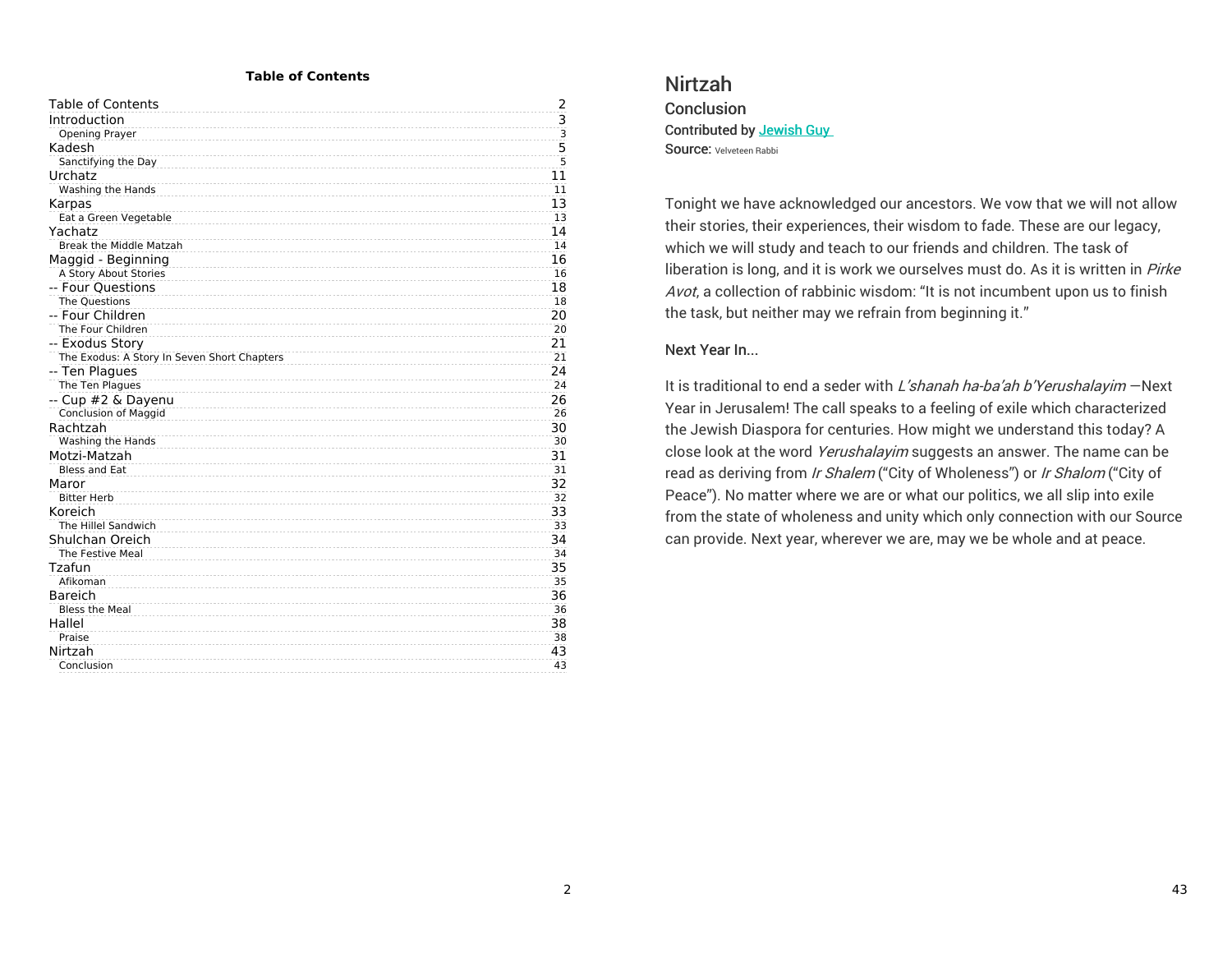[We close the door and are seated.]

## Fourth Cup of Wine

ּינֹנוּ מוּכֿו וּמוּתֿו לַחֲיֵם מֹלֹוֹנוּ כוּם אככה מֹאַכֹּכֿה כּוְסוִינ לַהֵּם וּטוּב

ה**יִ**ת בְּרִיךְ הוּא וּשְׁכִּינְתֵיה ק

mehs'l tosoc hadra'm dayem ayatan mayaxi' namuz'm-u nahom in'ni H

yichud kudsha brich uh u-schini ha

I take upon myself the mitzvah of this idino is in the introduce, in the Infeni han in heigen betwenden beseeld wen hehr in hehr in hehr in the manner in the manner in the manner in t

I" : noit qmeber to noit ar abresents cloop are also need and tread throit of I will claim you for me as a people, and I will be your God." Choose one of the : buiw to quo dtuot sidt aseld ot anoitainsv pniwollot

ָ:כֿנוּ אֲמָט הָ אֶבָטוּנוּ מָבָר טַתוּבָם יכונת כֹּנוּ טַלּכּוֹ

Baruch atah, Adonai, eloheinu melech ha'olam, borei pri hagafen.

Blessed are you, Adonai our God, Ruler of the universe, creator of the fruit of the vine.

## Prayer Closing the Hallel

All Your works shall praise You, our Creator; the righteous will praise You in joyous song. We will thank, exalt, revere and sanctify You. It is good to give l anr et a von, and fitting to the sesignal praises to You are Eternal from everlasting to everlasting. Blessel are You, Adonai, sovereign who is ipnos ui besisiq

## ntroduction Opening Prayer Contributed by Jewish Guy Source: Velveteen Rabbi

Long ago at this season, our people set out on a journey.

 $\alpha$ ol o $\mu$  uoit abababan di kara lasar si kata satu satu satu no lol of noite para sub-

. Yd enog syab to noits adil eht rot akade by e

 $\gamma$ punoq llits ə $\alpha$ e oy $\kappa$  lle  $\iota$ oy  $\kappa$ e $\iota$ d əm $\kappa$ 

Eternal God, may all who hunger come to rejoice in a new Passover.

Let all the human family sit at your table, drink the wine of deliverance, eat :uopəə.y jo peə.ıq əyi

Freedom from bondage

noissə.iddo mont mobəər-i bir

Freedom from hunger

t na many modern want

berted mort mobeer

reagony woods rear.

Freedom to think

keads of mobeer and b

Freedom to teach

alleal of mobaal-l bne

Preedom to love

eregon up also an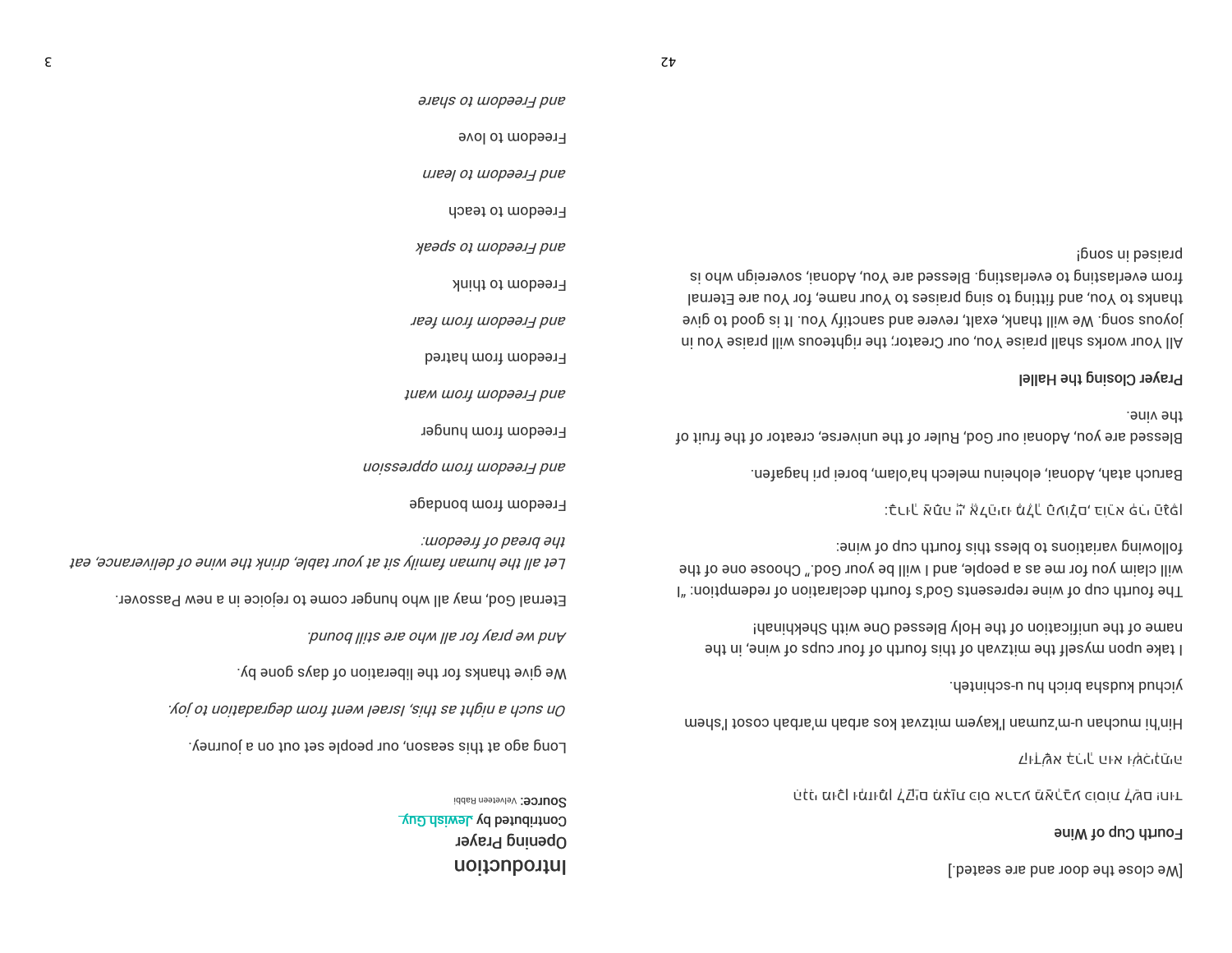Freedom to hope

and Freedom to rejoice

Soon, in our days

Amen.

### Horse and driver, God has hurled into the sea.

So the Rabbis asked: Why is the Song of Miriam only partially stated in the Torah? And in midrash is found the answer: the song is incomplete so that future generations will finish it.

That is our task.

### Open the door for Elijah and Miriam; [rise.]

You abound in blessings, God, creator of the universe, Who sustains us with living water.

May we,like the children of Israel leaving Egypt, be guarded and nurtured & kept alive in the wilderness and may You give us eyes to see that the journey itself holds

the promise of redemption. Amen.

ֵאלִָיּהוּ ַהָנּבִיא ֵאלִָיּהוּ ַהתִ ְשׁ ִבּי

ֵאלִָיּהוּ ַה ִגּלְ ָע ִדי

ָבְמְהָרָה בְיַמְנוּ יַבוא אֶלֵינוּ

ּעִם מָשִׁיחַ בֶּן דָוִד, עִם מָשִׁיחַ בֶּן דָוִד

Eliyahu ha-navi, Eliyahu ha-Tishbi,

Eliyahu (3x) ha-Giladi.

Bimheirah v'yameinu, yavo ei-leinu

im Mashiach ben David (2x)

Elijah, the prophet; Elijiah, the Tishbite; Elijah, of Gilead! Come quickly in our days with the Messiah from the line of David.

Miriam the prophet, strength and song in her hand; Miriam, dance with us in order to increase the song of the world! Miriam, dance with us in order to repair the world. Soon she will bring us to the waters of redemption!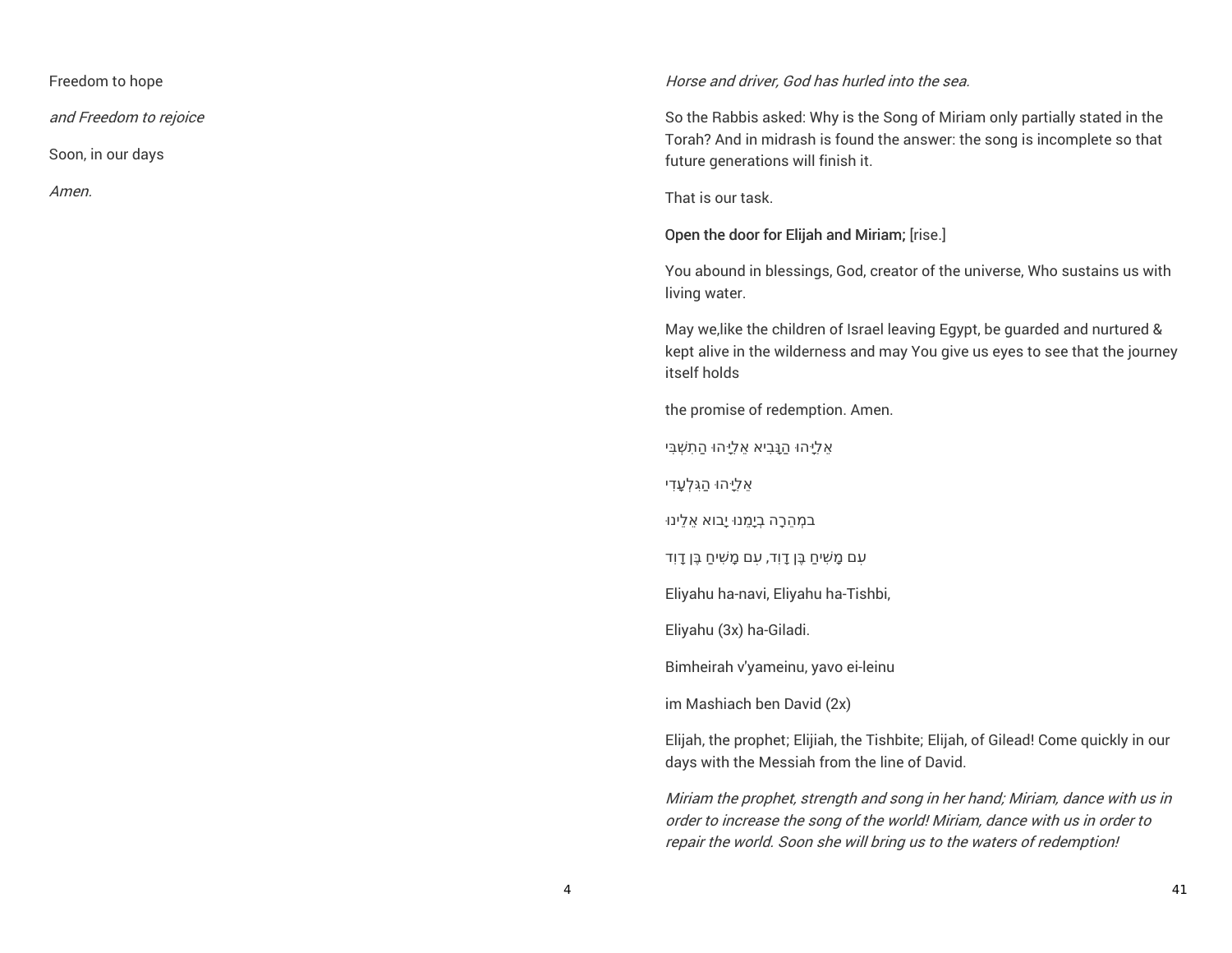may lead us to redemption. honing our anger so that it might fuel us to create change, so that our wrath ot sevles uo timmose anger in response. And let us recommit ourselves to ef oppression which ensnare our world, from antisemitism to xenophobia, acknowledge our communal pain. Let us recognize the intersecting systems And yet we know that rage, unexpressed, will fester. Let us therefore

let us say: Amen. bnA . asvil nuo pninihabnu anoitqmuaza saont ni noitsistla laoibat bna oiasd le to pringe of tensions, nor the ability to simile or feel good. I am speaking of a I speak of change, I do not mean a simple switch of positions or a temporary become a powerful source of energy serving progress and change. And when In the words of the poet Audre Lorde: Focused with precision, langer] can

### dsjil3 bns msiniM

a legend, which would inspire generations to come. the ruling elite. In his passionate advocacy for common people, Elijah created Three thousand years ago, a farmer arose in the Middle East who challenged

seder, and sip there from his cup of wine. to paricipate in the dawn of the Messianic age. He is said to visit every be treated. Thus would he know whether or not humanity had become ready someone poor or oppressed, coming to people's doors to see how he would Elijah declared that he would return once each generation in the guise of

.esvil treasenq uo ni noitqmeben to mainiM Noses. Elijah is a symbol of messianic redemption at the end of time; Tonight we welcome two prophets: not only Elijah, but also Miriam, sister of

Israelites in the Miriam's cup is filled with water, evoking her Well which followed the

·buos wilderness. After the crossing of the Red Sea, Miriam sang to the Israelites a

:Бијишјбәq әу $\iota$  Лио әле үело $\iota$  әу $\iota$  иј ѕрлом әу $\iota$ 

://isnouoj6 pəydumu1 sey po9 Jo1 'po9 o1 buis

**Source: Velveteen Rabbi** Contributed by Jewish Guy Sanctifying the Day **цеарея** 

ylimst bns abneitt uo. sacred space of the Festival of Freedom; we sanctify the coming-together of liberation of all people everywhere. Lighting these candles, we create the gratitude for the freedom we enjoy, may we strive to bring about the from Pharaoh, rouse us against anyone who keeps others in servitude. In who live in darkness. May this season, marking the deliverance of our people May the light of the candles we kindle together tonight bring radiance to all

כֿנוֹ לֹמֹט ה אֶבְטּתוּ כוּם פֿמוְלָם

גֹאֶר הַדָּשׁה בְּמִצְּוֹתַיוּ וְצוֹנוּ לְהַדלִיק נֵר שֶׁל יוֹם טוב

voT moY leda ien xilbad'l unsvist'v. Baruch atah, Adonai, eloheinu ruach ha'olam, asher kidshanu b'mitzvotav

commandment to kindle the holiday lights. Blessed are you, Adonai our God, Breath of Life, who sanctifies us with your

כֿנוּ לֹמַט ה אֶבְטּתוּ מֹבְן פֿמוְבָם הִמְטֹמֹתוּ וֹבוּתׁתוּ

ietīnti zitil eie

Baruch atah, Adonai, eloheinu melech ha'olam,

shehecheyanu v'kiy'manu v'higiyanu lazman hazeh.

tramom sidt doset of au beldsne bns , au benistaus. Blessed are you, Adonai, sovereign of all worlds, who has kept us alive,

#### First Cup of Wine

I.nidtiw qeeb boo dtiw evods ast boo , eonenami bns eonebneoznat sanctify and drink our wine with the holy intention of connecting Of au priends as is bamis that is ledded as a sonather of the forcouraging us to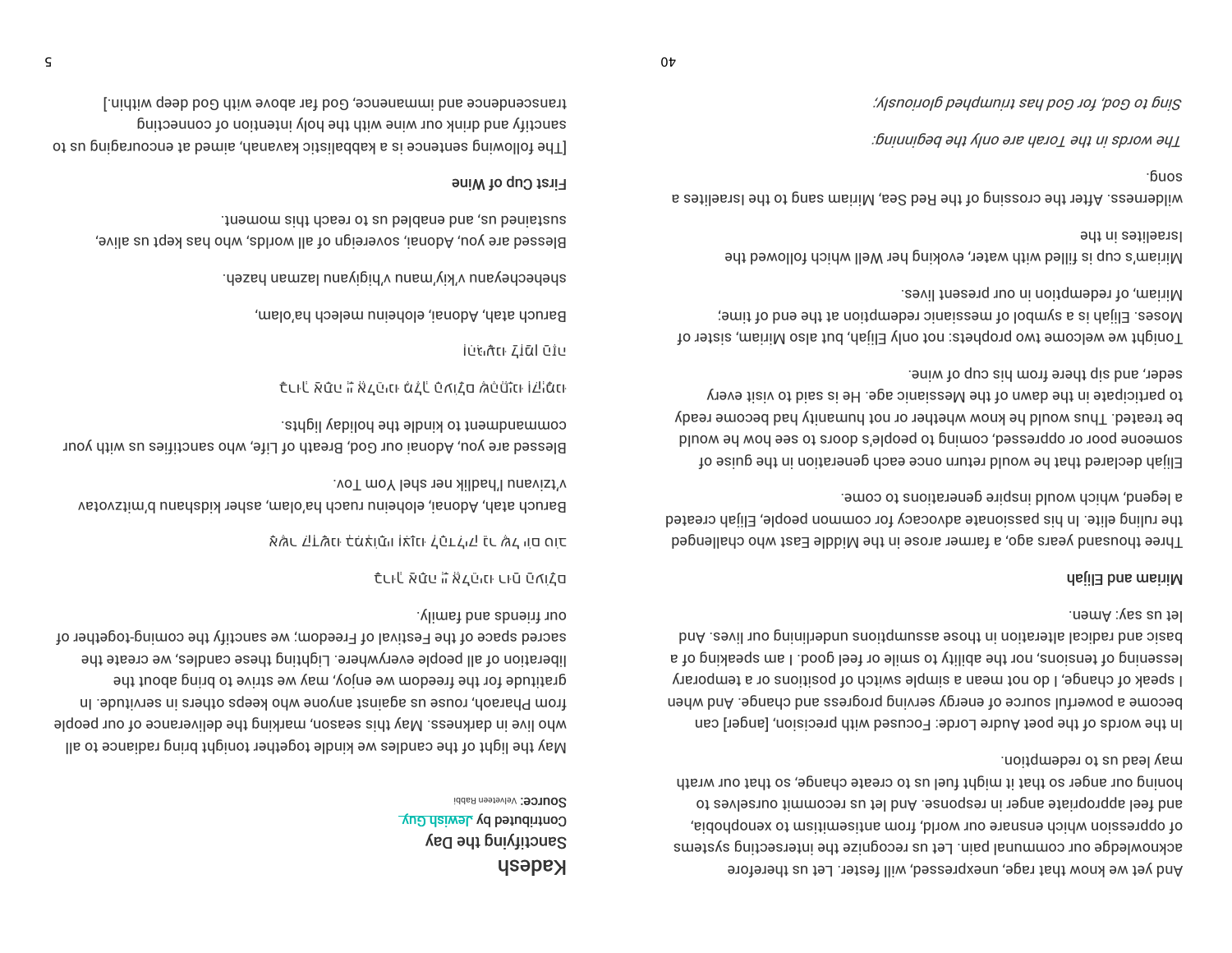I take upon myself the mitzvah of this first of four cups of wine, in the name of the unification of the Holy Blessed One with Shekhinah!

Tonight we drink four cups of wine. Why four? Some say the cups represent our matriarchs— Sarah, Rebecca, Rachel, and Leah—whose virtue caused God to liberate us from slavery.

Another interpretation is that the cups represent the Four Worlds: physicality, emotions, thought, and essence. Still a third interpretation is that the cups represent the four promises of liberation God makes in the Torah: I will bring you out, I will deliver you, I will redeem you, I will take you to be my people (Exodus 6:6-7.) The four promises, in turn, have been interpreted as four stages on the path of liberation: becoming aware of oppression, opposing oppression, imagining alternatives, and accepting responsibility to act.

This first cup of wine reminds us of God's first declaration: "I will bring you out from the

oppression..."

### Kiddush

ָלָשׁוֹן, וְקִדְשָׁנוּ בְמִצְוֹתָיו, וַתִתֶן-לָנוּ ייֱ אֱלֹהֵינוּ בְאַהֲבָה שַבָתוֹת לִמְנוּחֶה וּמוֹעֲדִים ָבְרוּךָ אתַה ייַ אֱלֹהֵינוּ מֶלֶךְ הַעוֹלָם אֲשֶר בָחַר בָנוּ עִם כָל הַעֲמִים וְרוֹמְמָנוּ עִם כָל-לְשְׁמְחָה, חֲגִים וּזְמַנִים לְשָשׂוֹן אֶת-יוֹם הַשֲבָת הַזֶה וְאֶת-יוֹם הַמַּצוֹת הַזֶה. זְמַן ֵחרוּתֵנוּ, בְ ַא ֲהבָה, ִמ ְקרָא ֹק ֶדשׁ, זֵכֶר לִיצִי ַאת ִמצְרָיִם. כִי בָוּ בָ ַחרְתָ וְא ֹותָנוּ ִקַד ְשתָ ּעִם כָל-הָעַמִים. וְשַבָת וּמוֹעֲדֵי קֵדְשֶׁךָ בְאַהֲבָה וּבְרָצוֹן בְשְׁמְחָה וּבְשָשׂוֹן

ְהִנְחַלְתָנוּ: בָרוּךְ אַתָה יְיָ, מְקַדֵשׁ הַשַּבָת וְיִשְרָאֵל וְהַזְמֵנִים.

Baruch atah, Adonai, eloheynu melech ha'olam, asher bakhar banu im kol haamim, v'rom'manu im kol lashon, v'kidshanu b'mitzvotav. Va-titen lanu Adonai eloheynu, b'ahavah (shabatot limnucha u-) mo'adim l'simkha, hagim u-z'manim l'sason, et yom (ha-(shabbat hazeh v'et yom) ha-Pesach hazeh, z'man cheruteinu, (b'ahavah) mikra kodesh, zecher l'tziat mitzrayim. Ki vanu vacharta, v'otanu kidashta, im kol ha'amim u-moadim kadshekha (b'ahavah uvratzon) v'simcha uv-sason hin-khaltanu. Baruch atah, Adonai, m'kadesh

Bless those who fear Adonai, small ones and great ones.

May Adonai cause you to increase, you and your children

Be blessed of Adonai, maker of heaven and earth.

The heavens are the heavens of Adonai; the earth was given to humanity.

The dead cannot praise God, nor can those who descend into silence.

And we will praise God, from now and always: halleluyah!

### Third Cup of Wine

הנְנִי מוּכֵן וּמְזָמֵן לְקִיּם מִצְוֹת כּוֹס שְׁלִישִׁית מַארְבַּע כּוֹסוֹת לְשׁם

.יִחוּד קוּ ְד ָשא בְרִיךְהוּא וּ ְשכִינְתֵיהּ

Hin'hi muchan u-m'zuman l'kayem mitzvat kos shlishit m'arbah cosot

l'shem yichud kudsha brich hu u-schinteh.

I take upon myself the mitzvah of this third of four cups of wine, in the name of the unification of the Holy Blessed One with Shekhinah!

The third cup of wine represents God's third declaration of redemption:

"I will liberate you with an outstretched arm…"

נְבָרֵךְ אֶת עֵין הָחַיִּים, מָצְמִיחַת פְרִי הַגָּפֶן.

N'varekh et ayn ha-chayyim, matzmichat pri hagafen.

Let us bless the source of life that ripens fruit on the vine.

#### May Our Anger Be Holy

Oppression breeds anger to which we must attend.

Once, we recited this text out of powerlessness. We asked God to pour forth wrath because we were unable to express our own. But in today's world, where we enjoy agency to an unprecedented degree, we must resist the temptations of perennial victimhood and yearning for revenge.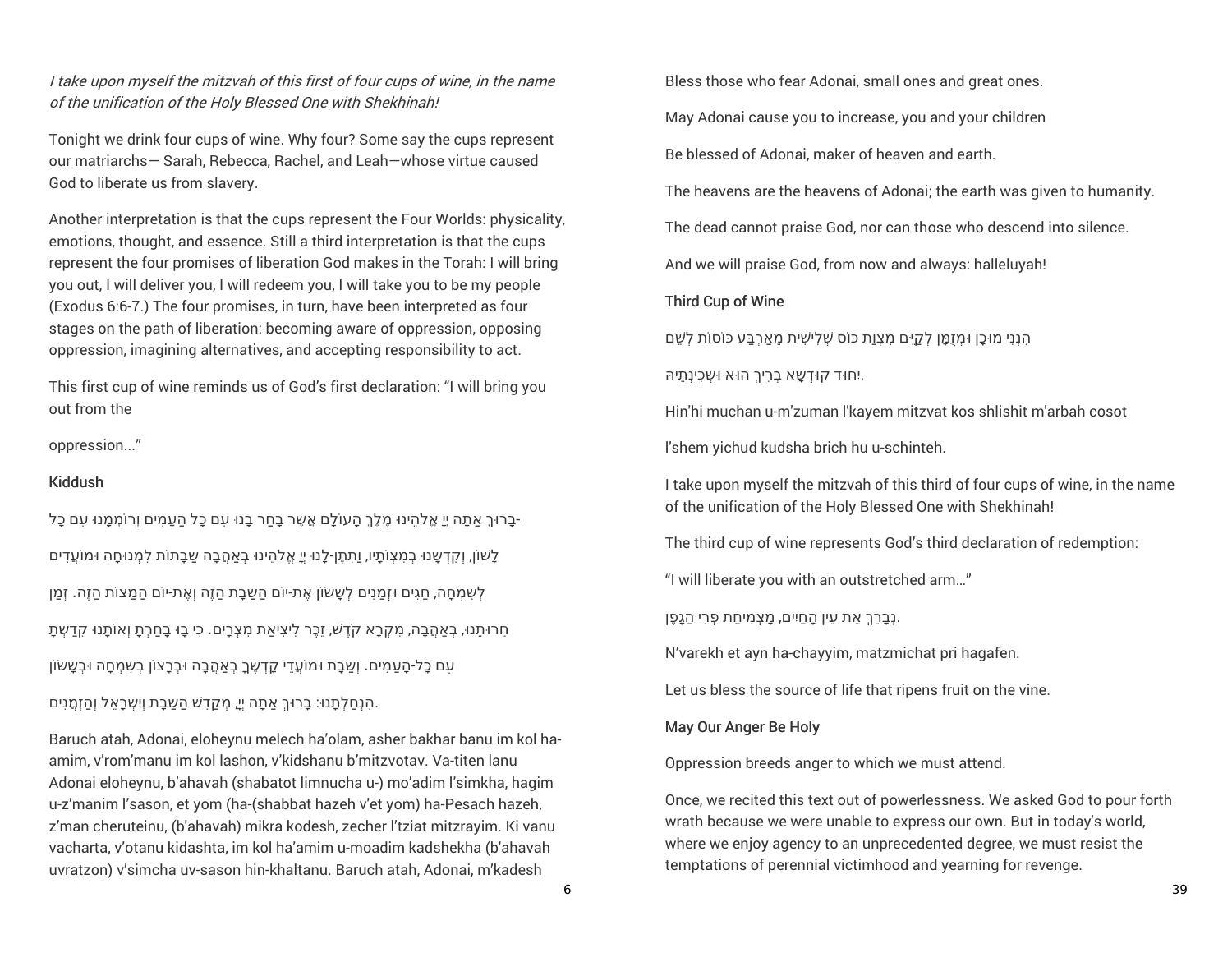Source: Velveteen Rabbi Contributed by Jewish Guy Praise **Hallell** 

who turned the rock into a pool of water, At the presence of the God of Jacob, Tremble, O earth, at the presence of Adonai, Hills, like sheep? Mountains, that you skipped like rams, Jordan, that you ran backward, What alarmed you, O sea, that you fled, Hills like sheep. Mountains skipped like rams, The Jordan ran backward,  $\mu$  pall bns mant wes ses and Israel, God's dominion. Judah became God's holy one, The house of Jacob from a people of strange speech, mitzrayim, mont forth from Mitzrayim,

The flinty rock into a fountain.

#### **GIL** wiesd

.no16A Adonai, remember us and bless: bless the house of Israel, bless the house of

.minsmssh'v lessiy ('v tsddshe-sh)

slavitest ant bns lestel (bns teddan?). our Eternal God, Who gave us this joyful heritage and Who sanctifies our freedom, a commemoration of the Exodus from Egypt. Praised are You, to smit sht, tostsM to lsvites (aidt bns tsddard) aidt pnibuloni moitsrideleo To anosses priolojer tot alsvitest (bns taddad2) au nevig evad uoY with other peoples, and have hallowed our lives with commandments. In love We praise You, Sovereign of Existence! You have called us for service along

∵כֿנוּڬ אَמֿני ה' אֶבְטוּנוּ מֹבְ֫ڬ פֿתוּבְם בוִכֹא כֹּנוּ פֿלפֿا

Baruch atah, Adonai, eloheinu melech ha'olam, borei p'ri hagaten.

the vine. Blessed are you, Adonai our God, Ruler of the Universe, creator of the fruit of

[.llifer the blessing, drink the wine/juice and then refill]

## Three Questions

## <u>Who are you?</u>

who hears freedom's call-are walking into the wilderness together. Pape and of the house of Israel, and my community and I and anyone else eboda prilevist ym prinsew m'l bris naemst Apritebris is m'l besseld ysws. night grappling with angels, and even if I come away limping, I know I come lls qu vsta I . dstoT dtiw stlsw I .boO dtiw sonsb I . Absd sltsetw ot boO tosqxs The Source of All Being, with my understanding of ultimate reality, and I I'm Yisrael. I'm a God-wrestler. I'm someone who wrestles with the holy, with

## Where are you coming from?

".ad b'l onw enus neve ton m'l ,pnixiow beqqota I ii" mont painop to esses, addiction to separation. I'm coming from "if I of noifoibbe mont pnimop m'l noifeloai bne pnineithe mont pnimop m'l wen imperfections. I've been settling for what hurts, too fearful to risk something rom the surfeit of sweetness that lulls me into forgetting the world's constriction. From the birth canal. I'm coming from hard labor. I'm coming I'm coming from Mitzrayim. From the narrow place. From slavery. From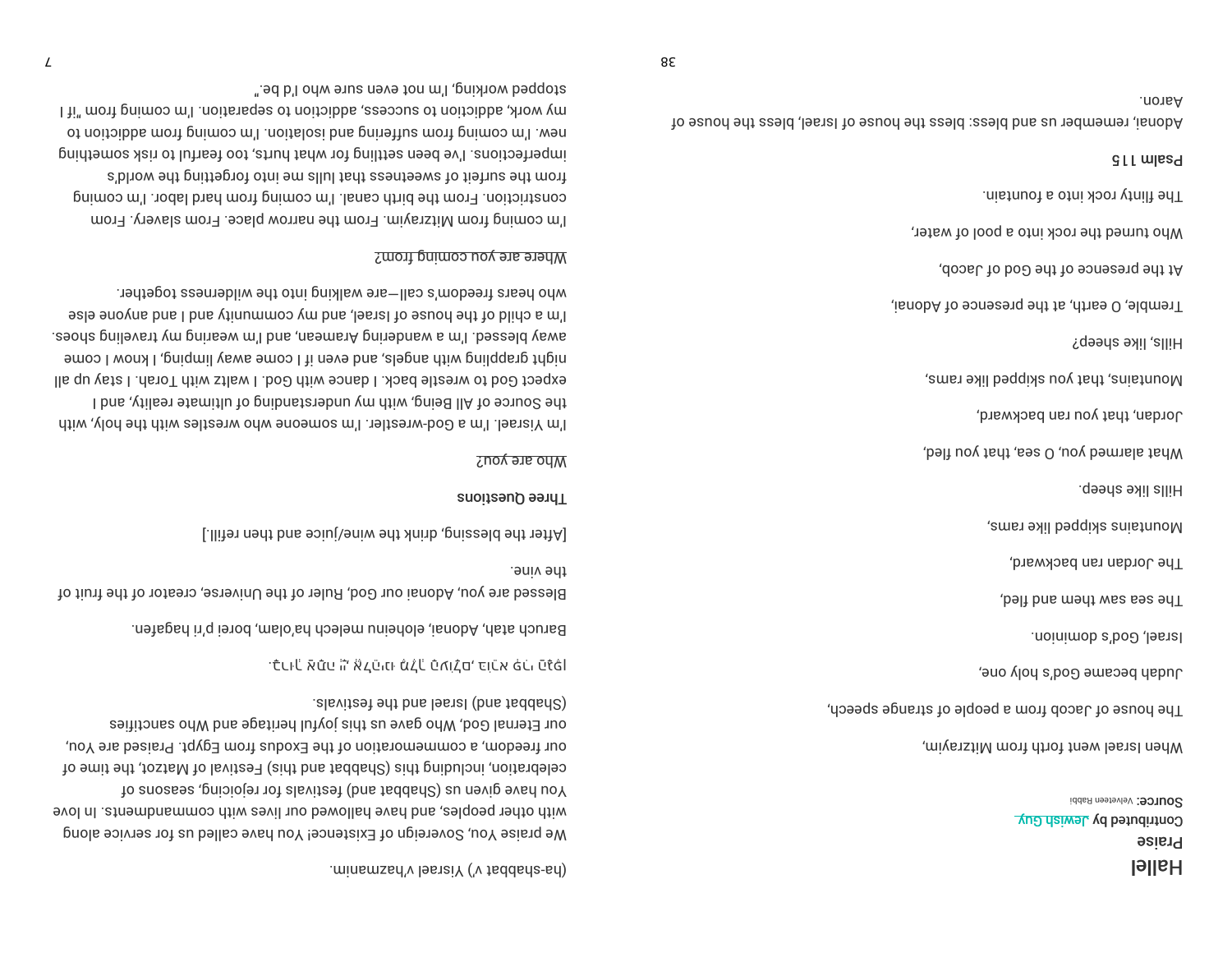## Where are you going?

I'm going to Yerushalayim. I'm going to Ir Shalem, the city of wholeness. I'm going to Ir

Shalom, the city of peace. I'm going where talking to God is a local call. I'm heading toward my best imaginings of community and connection. I'm clicking my ruby slippers with fervent kavanah and moving toward the meaning of home. Maybe I'm going to a place; maybe I'm going to a state of mind. Maybe it's an asymptotic progression toward something that can't be reached. Maybe it's the journey that defines me.

I am Yisrael. I am coming from Mitzrayim. And the moon is almost full: tomorrow we're packing our bags. Grabbing the flatbread. And setting out. It's time to go.

# When I see the word "Israel"

| When I see the word        |
|----------------------------|
| Israel                     |
| l see                      |
| Isra-el                    |
| wrestles with God          |
| God is                     |
| Victorious                 |
| When I see the word        |
| I do not see               |
| the chosen few             |
| I see those few who choose |
| Those few who choose       |

when all who hunger will eat and be filled.

Every human will know that Your love is a power

sustaining all life and doing good for all.

We bless you now Wholly One, for feeding everything!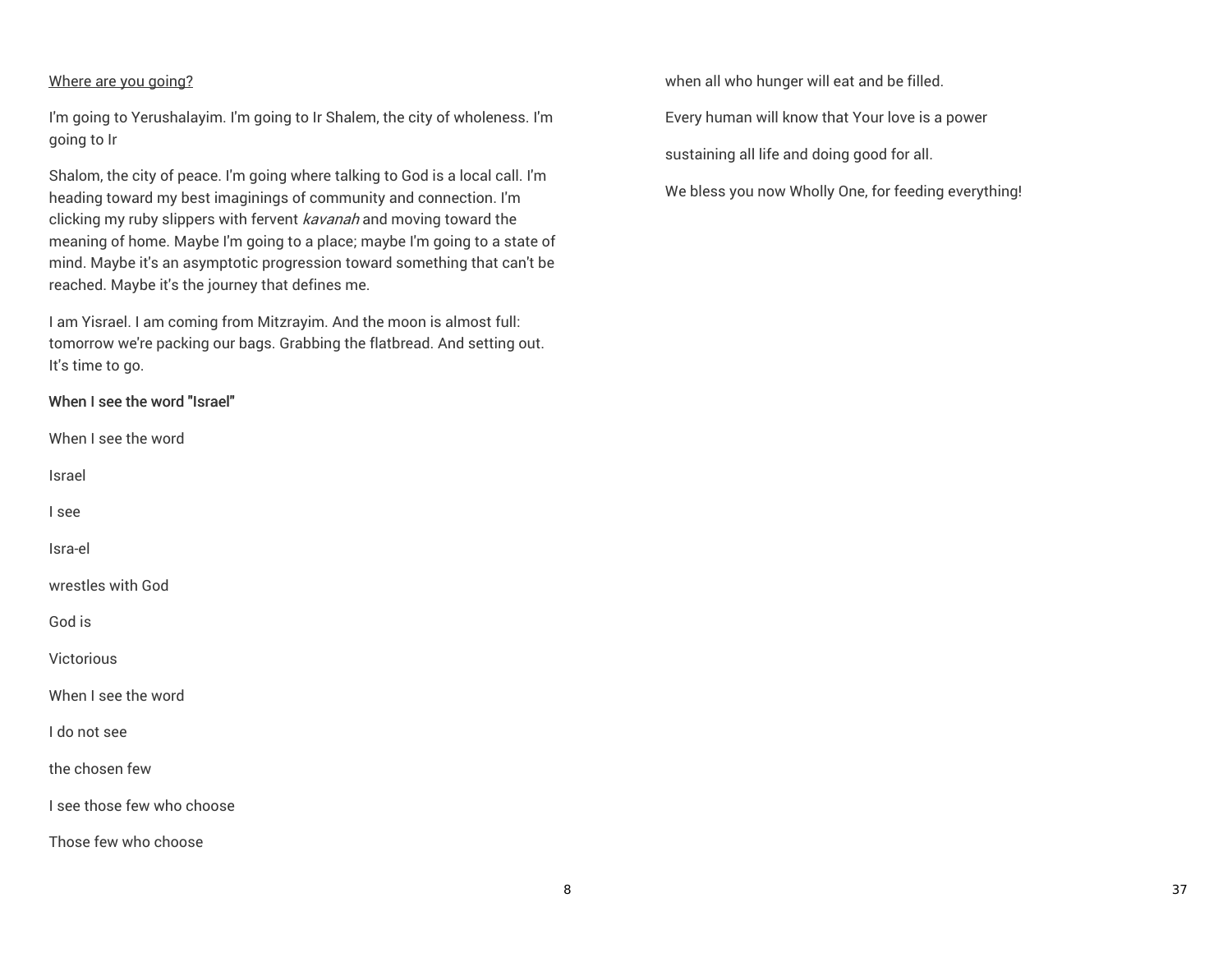We will work to help bring on that time, I know many claim it as their own will lack bread or food to eat. lsrael for a wondrous day when no one in our world Now we hope and we pray guiding and pourishing our lives! you provide all the foot ship comes to us, With your grace, with your love, your compassion. you sustano que lives Poot aidt au evap uoY We bless you now, Wholly One, the power and bajesty in all. We return in gladness, carrying God's sheaves. We went forth with crying-out, carrying seeds; we had planted seeds in tears, but our harvest was gladness. Turn our captivity, O God, like dry streams in the Negev. . lutyoj erew ew bnA !au 101 aidt enob aad odw ,boO ytinpam lliw eW ". agnidt seedt snob zad odw boo ai beitingam" anoitan sdt pnoma bias vedT Then we were full of mirth, and our tongues were full of gladness. When God returned us to Zion we were as dreamers. Psalm 126: A Psalm of Ascents Source: Velveteen Rabbi Contributed by Jewish Guy **BoM** edt asela

**Bareich** 

98

When I see the world noitalever to with fire swolp semitemos because even the thornbush or a thornbush whether it feels like honey I betroth myself to you : ves ouw əsoyi pue to you to make love those few who choose alqosq lls pnoms anoitan vnsm sll people, l see those few who choose, zuoitotoiv ai and in which the one are one in which both wrestlers a contest

to wrestle with You,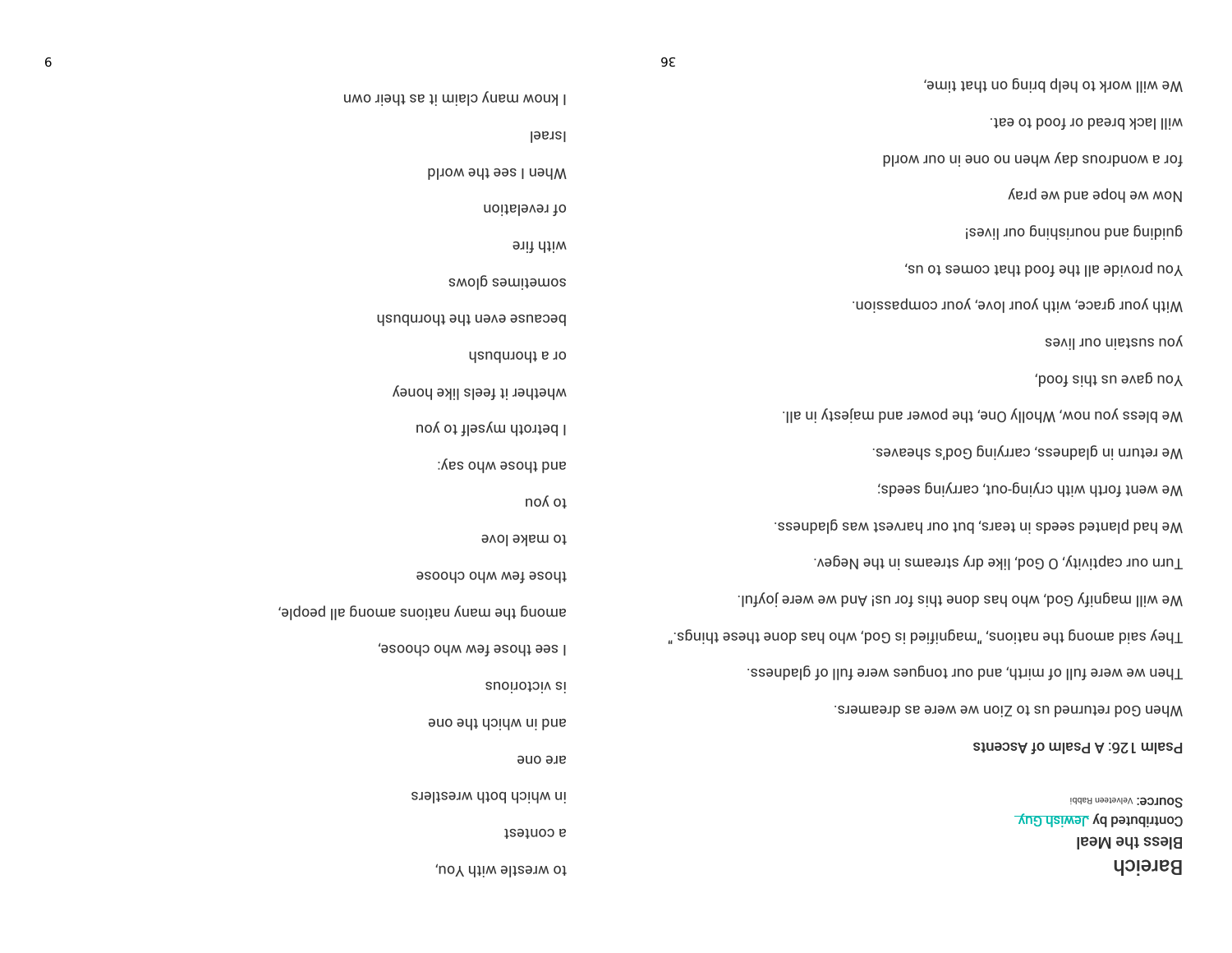As a title a privilege a status As if God chose them they are right in this: God chooses but they are wrong in thinking: only them God breathes through many begotten sons and daughters God wrestles through his glorious perverts and professors and as there is only one contestant for better or for worse... this wrestling is an embrace of recognition and delight do you seek God? God seeks you. Who will you allow to be victorious? (—Jay Michaelson)

Tzafun Afikoman Contributed by Jewish Guy Source: Velveteen Rabbi

[Find the afikoman and distribute it to all who are seated at the table.]

When the Temple still stood in Jerusalem, it was customary to make an offering of a paschal lamb at this season. Now we eat the afikoman in memory of the offering.

Tzafun means "hidden," and the afikoman is usually hidden for children to find. Why end the meal thus? Because we want the dinner to end with the taste of slavery/freedom in our mouths—thus the taste of matzah, rather than some unrelated sweet.

But this explains eating matzah late, not the charade of hiding it. The hiding works on two levels: it intrigues the kids—and it allows us to affirm our sense of the Hidden and Mysterious.

On this theory, we hide the larger half of the broken matzah because we are affirming that there is more that is Hidden and Mysterious in the world than any information we can gather.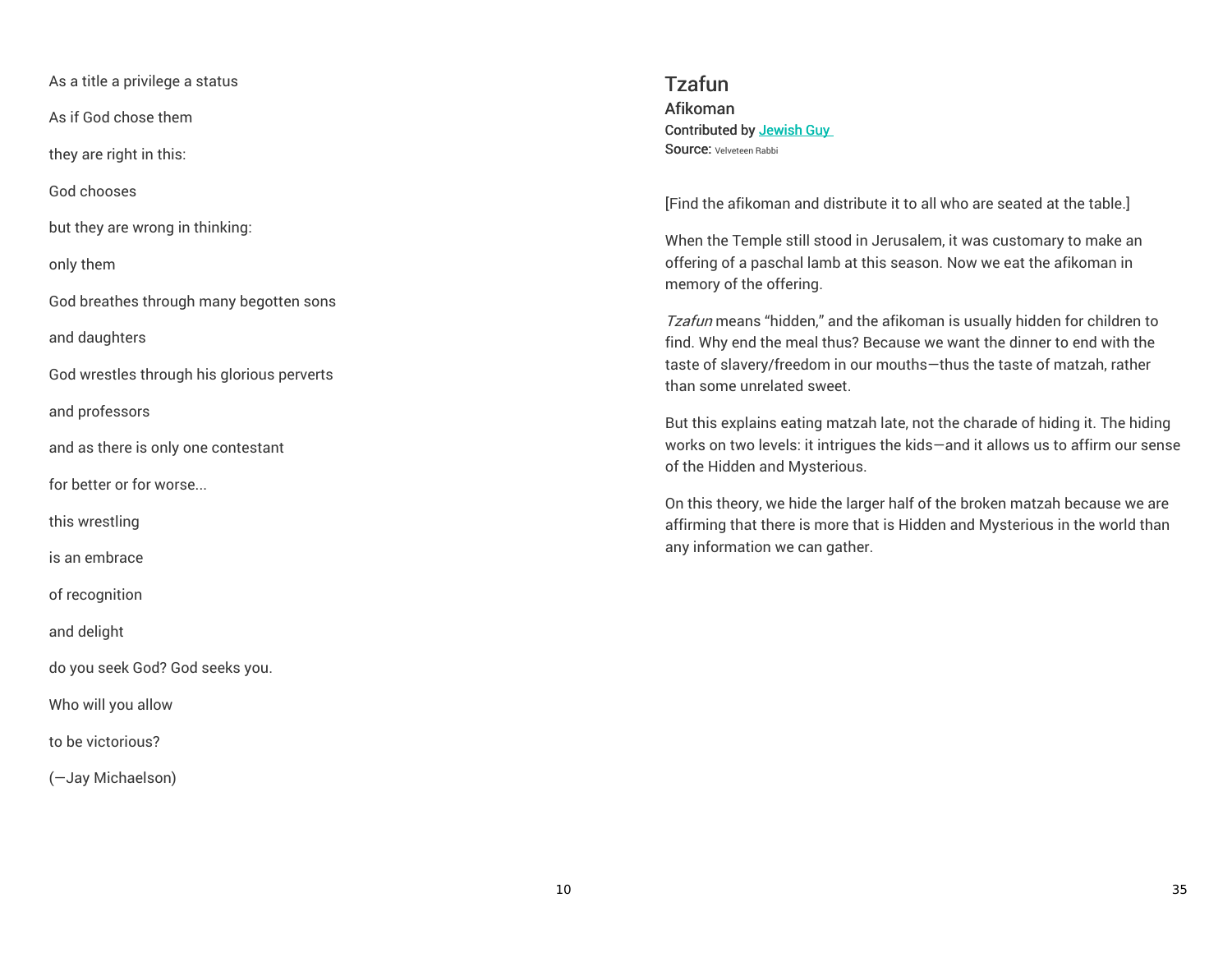# Source: Contributed by Jewish Guy The Festive Meal Shulchan Oreich

 $[169]$ 

## Source: Velveteen Rabbi Contributed by Jewish Guy Washing the Hands Urchatz

Torah more clear. to pninsem edt saken bns , luos bns bnim, theed edt theirs are resew and the ati mont anith and the new alls of lawener bns dtpnents to ecruce sister of Moses, through the desert. Filled with waters of life, the well was a This symbolic hand-washing recalls Miriam's Well. This well followed Miriam,

ruayodsun This bleaseld ship as purely symbolic, and therefore the blessing is When we wash hands again later, we will say blessings to sanctify that act.

### Passover

We will spend the night recounting

Far-off events full of wonder,

And because of all of the wine

The mountains will skip like rams.

Tonight they will exchange questions:

The wise, the godless, the simple-minded and the child.

And time reverses its course,

Today flowing back into yesterday,

Like a river enclosed at its mouth.

Each of us has been a slave in Egypt,

Soaked straw and clay with sweat,

And crossed the sea dry-footed.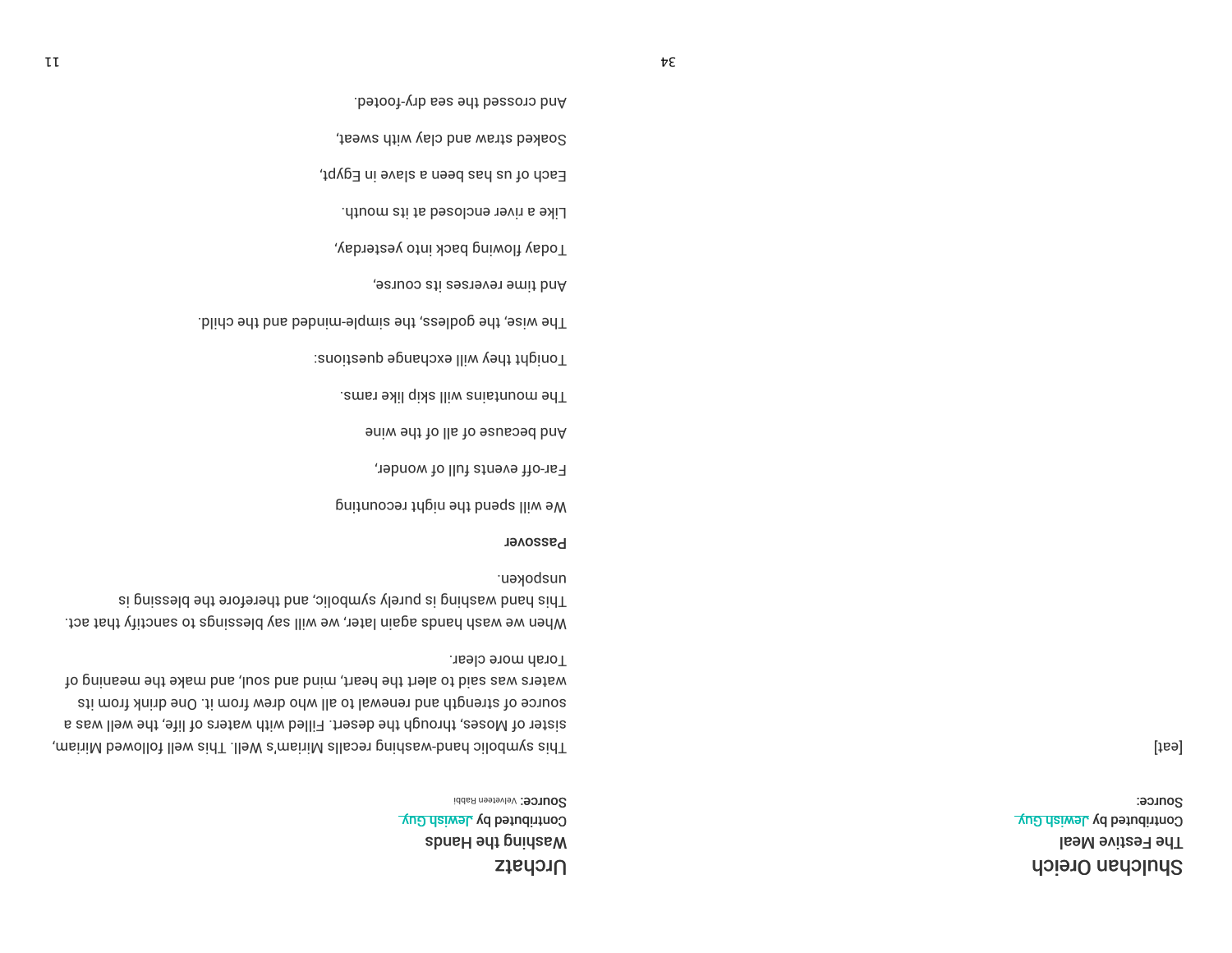You too, stranger.

This year in fear and shame.

Next year in virtue and justice. (Primo Levi)

Koreich The Hillel Sandwich Contributed by Jewish Guy Source: Velveteen Rabbi

The sage Hillel originated the tradition of eating matzah and maror together, combining the bread of liberation with a remembrance of the bitterness of slavery.

[Everyone eats a Hillel Sandwich: maror between two pieces of matzah.]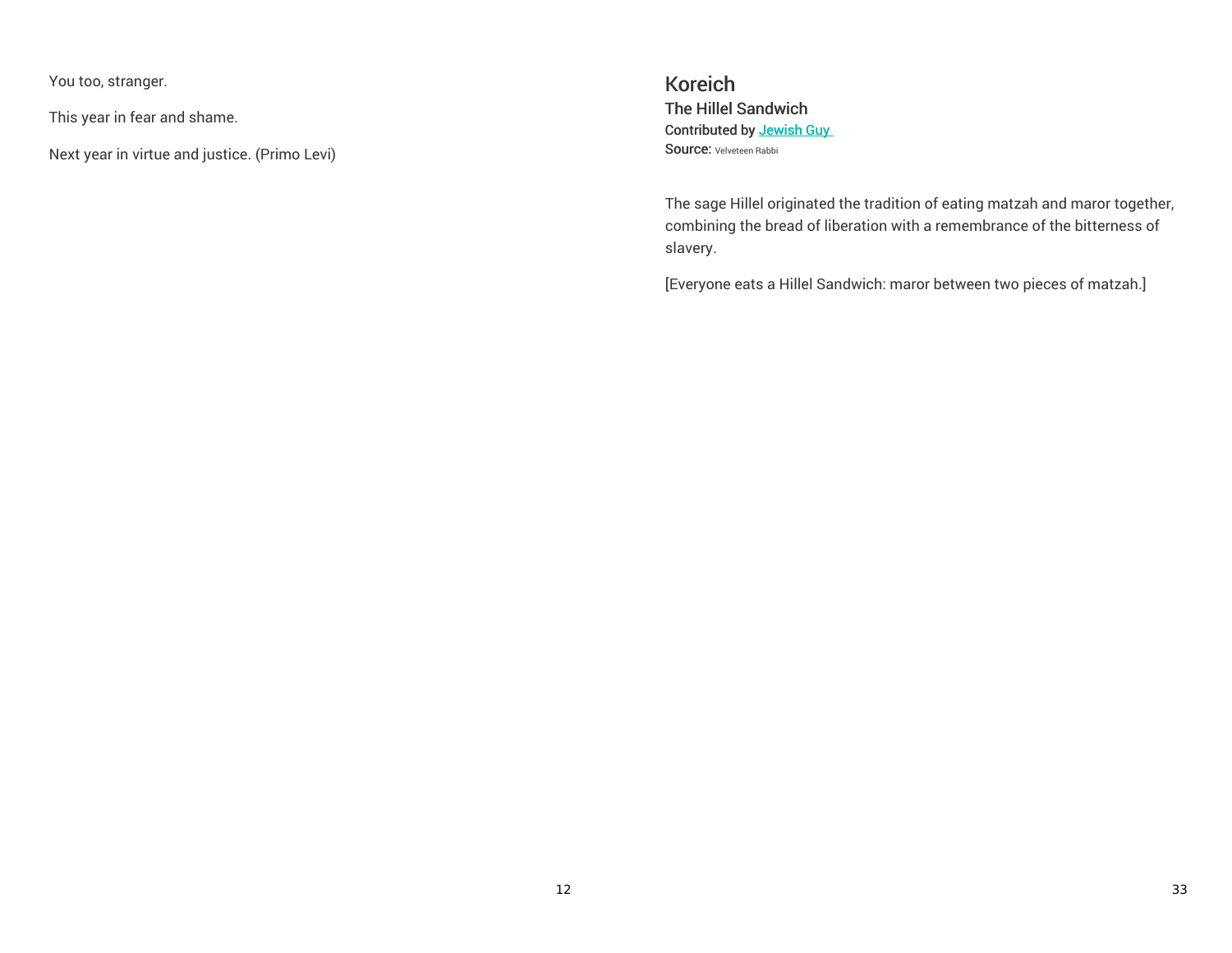Source: Velveteen Rabbi Contributed by Jewish Guy **Bitter Herb Naror** 

ssentess. sometimes constriction or enslavement can be masked in familiar Egypt. Though it represents slave labor, haroset is sweet, reminding us that mi bial aroset? It symbolizes the mortar for the bricks our ancestors laid in Why do we eat maror? Maror represents the bitterness of bondage. Why do

owt ont neewtod opneled hees of bns , esemettid bns eeenteewe. Eating the two together, we remind ourselves to be mindful of life with all its

:כֿנוּ עֵׁ אֲפֿני הֵ אֶלהַינוּ מָלֶךְ הַעוֹלָם, אֶשֶׁר קַדָּשָׁנוּ בְמִצְוֹתָיוּ וְצִוָנוּ עַל אֲכִילַת מָרוֹר

. nonem telinos la unavist'v Varovatim'd unarishi telohinu melech ha'olam, asher kidshanu b'mitzvotav

commandment to eat the bitter herb. Blessed are you, Adona, sovereign of all worlds, who sanctifies us with the

Source: Contributed by Jewish Guy Eat a Green Vegetable Karpas

enslavement. represents rebirth, renewal and growth; the salt water represents the tears of We eat a green vegetable dipped in salt water. The green vegetable

כֿנוּ ( אֶמַׁט ה' אֶבְטוּנוּ כוּם פֿמוַבָס

כּוֹכֹא פָֿנֹו פֹֿאֲבֿמַֿט

. Ab a fash, Adonai, eloheinu ruach ha'olam, borei p'ri ha'adamah.

Blessed are you, Adonai, Breath of Life, creator of the fruit of the earth.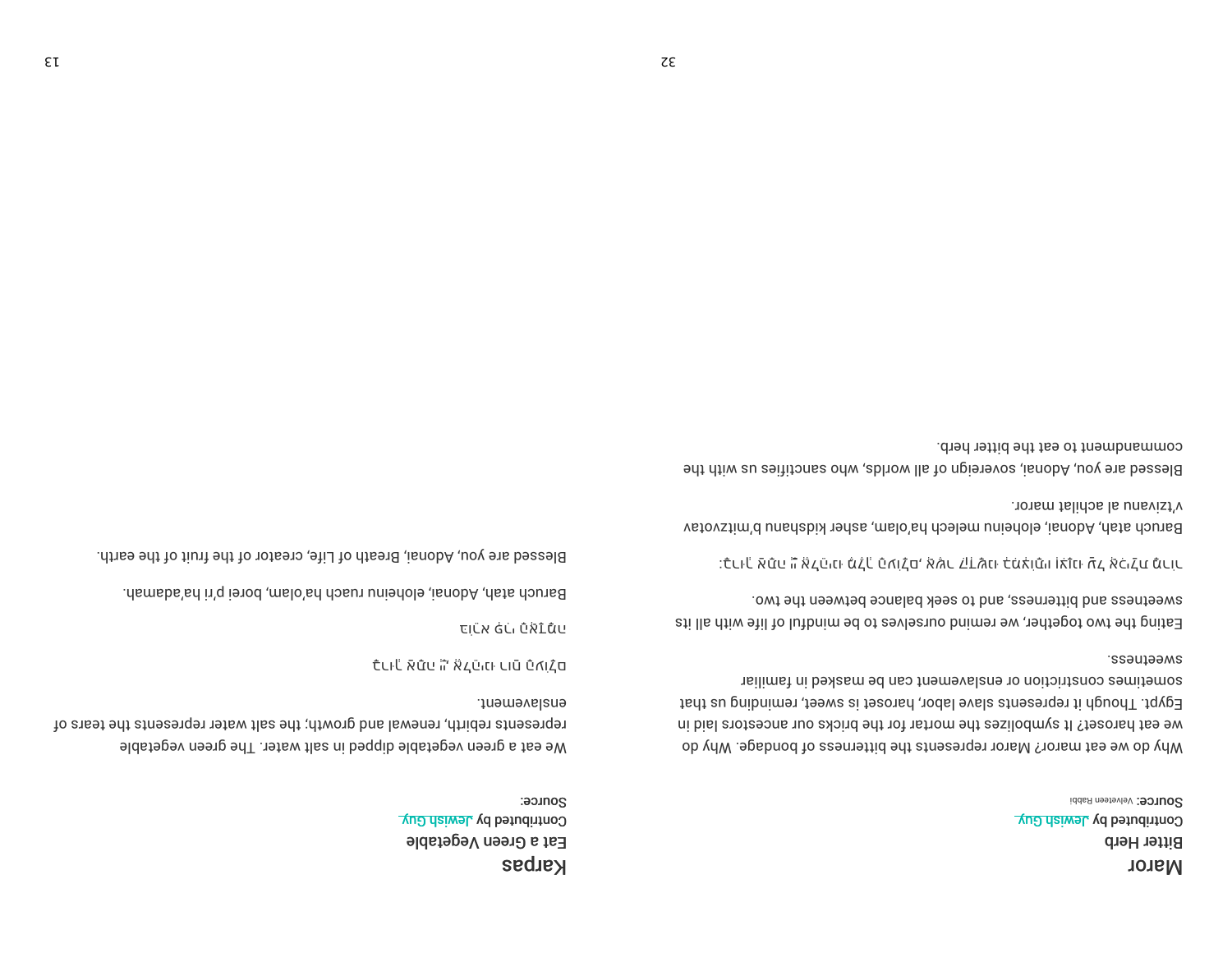Yachatz Break the Middle Matzah Contributed by Jewish Guy Source: Velveteen Rabbi

[Open the door as a sign of hospitality; lift up matzah for all to see.]

Are all who are hungry truly able to eat anywhere, let alone with us? How many of us would really invite a hungry stranger into our house today? How can we correct the systemic problems that create hunger, poverty, and oppression? (Rabbah Emily Aviv Kapor).

## The Bread of Affliction

This is the bread of affliction

which our ancestors ate in the land of Egypt.

Let all who are hungry come and eat;

let all who are needy come and celebrate the Passover with us.

Now we are here; next year may we be in the Land of Israel.

Now we are slaves; next year may we be free.

[Close the door. Break a middle matzah and wrap the larger half in a cloth; it is the afikoman.]

Pirkei Imahot 1:1 (Sayings of the Mothers 1:1)

On this night of doorways, the bread of our ancestors waits on our table.

It is easy to think of this round flat bread as a full moon, except the moon was once part of this planet and was ripped away and the seas keep longing for it and leaping upward.

The whole is already broken. The ball of the earth has its shifting tectonic plates; the skin has its pores where the air bores in. Everything whole in the world has an edge where it broke off something or was cut away. The bread Motzi-Matzah Bless and Eat Contributed by Jewish Guy Source: Velveteen Rabbi

Why do we eat matzah? Because during the Exodus, our ancestors had no time to wait for dough to rise. So they improvised flat cakes without yeast, which could be baked and consumed in haste. The matzah reminds us that when the chance for liberation comes, we must seize it even if we do not feel ready—indeed, if we wait until we feel fully ready, we may never act at all.

ָבְרוּךָ אֲתָה יֵי, אֱלֹהֶינוּ מֶלֶךְ הַעוֹלֵם, הַמּוֹצִיא לֶחֶם מִן הַאֲרֶץ

ָבְרוּךָ אתַה יֵי, אֱלֹהינוּ מֶלֶךְ הַעוֹלֵם, אֱשֶר קדָשֲנוּ בְמִצְוֹתַיו וְצוֵנוּ עַל אֱכִילֹת מַצֵּה

Baruch atah, Adonai eloheinu, melech ha'olam, hamotzi lechem min ha'aretz.

Baruch atah, Adonai eloheinu, melech ha'olam, asher kidshanu b'mitzvotav, v'tzivanu al achilat matzah.

Blessed are you, Adonai, Breath of Life, who brings forth bread from the earth.

Blessed are you, Adonai, Breath of Life, who sanctifies us with the commandment to eat

matzah.

[Everyone eats a piece of matzah.]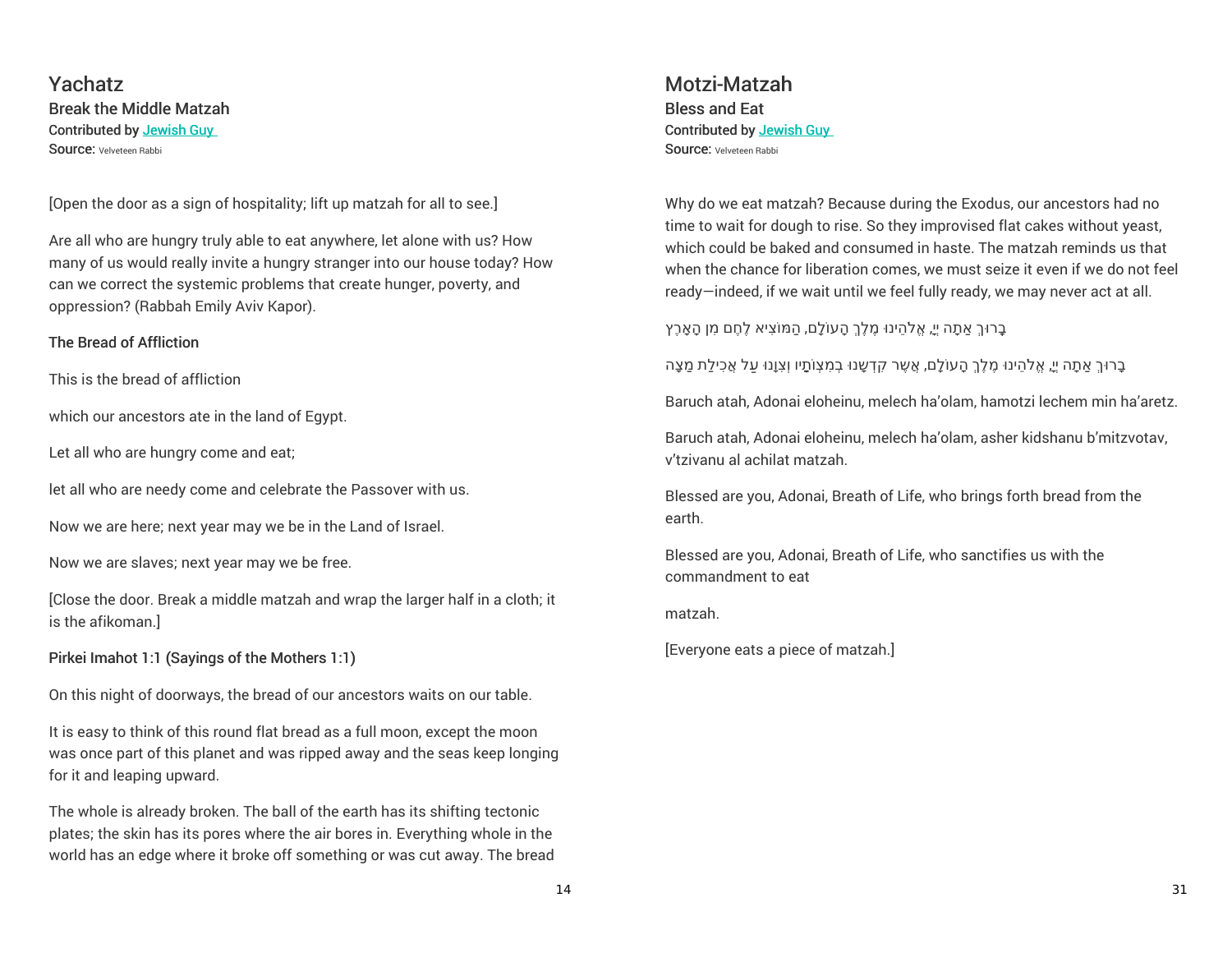# Source: Velveteen Rabbi Contributed by Jewish Guy **SbnsH** 9dt pnidzsW **Rachtzah**

we can become clean; that our bodies are sacred and deserving of care. that fell us? That in optidious. What does washing our hands tell us? That Before eating, we wash our hands, thanking God for the commandment

consecrate our hands to the task of building freedom for all who suffer. the need to make our hands holy. At this season of freedom and rebirth, we We wash our hands not to absolve ourselves of responsibility, but to affirm

َ כَٓٮَ كَ مَثَرَكَ ۥ ثَمْ لَا حِرْبَ لَهُ الْحَرْبَةِ مِنْ الْحَمْدِينَ مِنْ الْحَرْبَةِ الْحَرْبَة ب تحر أضرت ت

miyabay talit'n la unavist'v. Baruch atah, Adonai, eloheinu melech ha-olam, asher kidshanu b'mitzvotav,

pue 'sinembuemmoo Blessed are You, Source of all Being, who sanctifies us with Your

commands ns to wasp on t panet reset

 $\mathsf{S}\mathsf{L}$ 

we are about to break is already broken.

compromise with the shattering of light. We want to think it and we are perfect, but the loaf is an illusion, a

e worp the soil. The heart breaks as it grows. yow at is the free tragments into beauty and the reate in the iris tears its way 9dt ho bud 9dT .ansqqsd asenelodw tsht pnixlestd wola ni a'ti 9dvsm tsY

toward branches. itself, the egg releasing its core into the world, the tree lurching its way You could call that wholeness: the movement of life toward a fuller version of

molecules to feed you over & over. breaks to let you through it, Bless the gift of the grain that and as its enter it, becoming the multiple and unknown present. Bless the world that we thought invincible, we run toward a future that shatters the moment we It's the splitting of the sea that lets us out of Egypt: severed from the old self

later, because this story isn't whole, and isn't over. (Rabbi Jill Hammer) are you, and freedom has to have its jagged edges. But keep one half for the feast of liberation. Go ahead. Do it. The whole is already broken, and so ta basid sht kesid .tuo teg ot pnivit biid vdad begniw-tew sht to qat qat qat This Passover night, time is cracking open. Wholeness is not the egg; it's the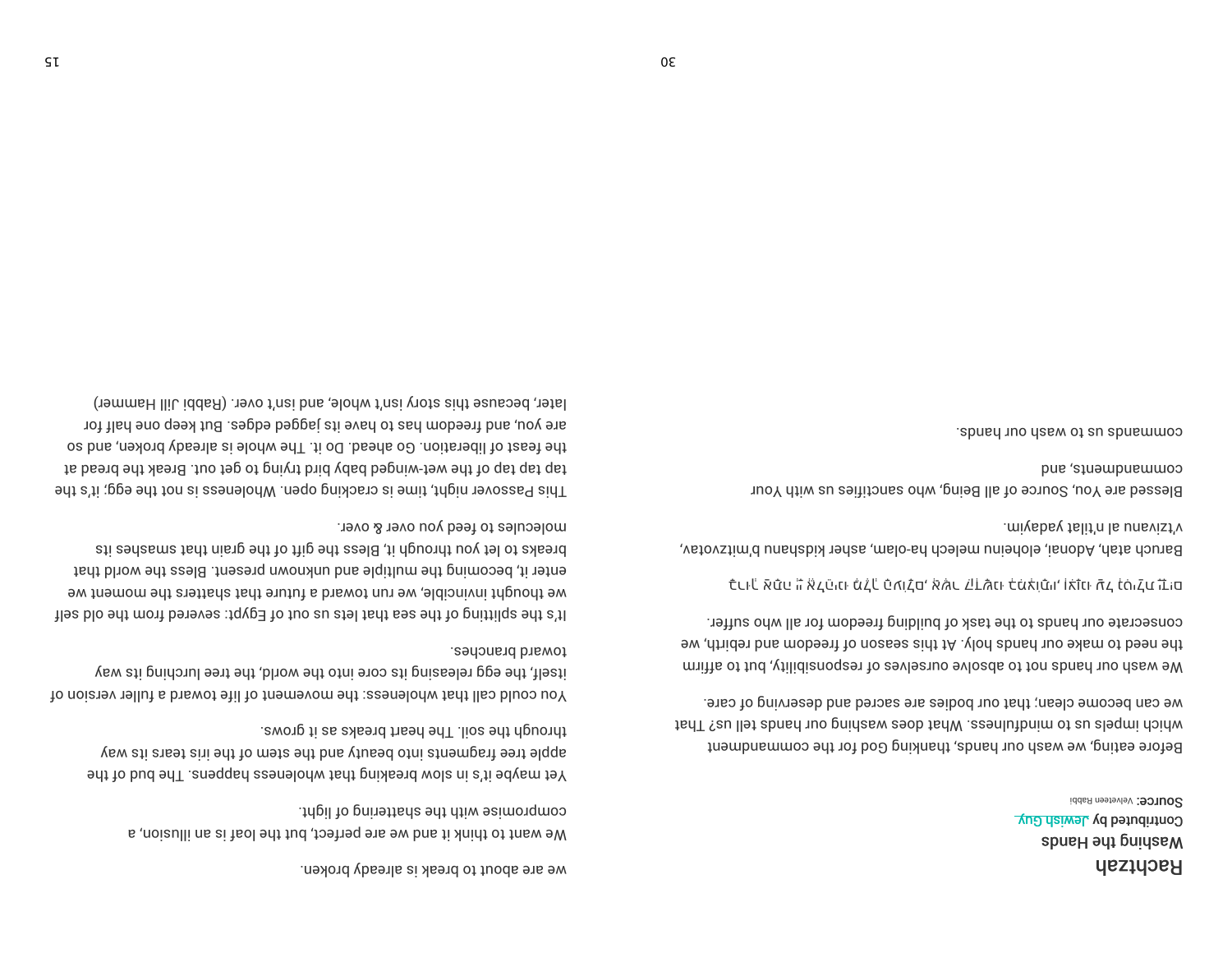# Maggid - Beginning A Story About Stories Contributed by Jewish Guy Source: Velveteen Rabbi

When the founder of Hasidism, the Baal Shem Tov, saw misfortune threatening the

Jews, it was his custom to go into a certain part of the forest to meditate. There he would light a special fire, say a special prayer, and the trouble would be averted.

Later, when his disciple, the Rabbi Maggid of Mezritch, had occasion for the same reason to intercede with heaven, he would go to the same place in the forest and say: "Master of the Universe, listen! I cannot light the fire, but I know the place and I can say the prayer."

Still later, Rabbi Moshe-Leib of Sasov, in order to save the Jewish people, would go into the forest and say: "I cannot light the fire, I do not know the prayer, but I know the place.

Then it fell to Rabbi Israel of Rizhyn to overcome misfortune. Sitting in his house, his head in his hands, he spoke to God: "I am unable to light the fire and I do not know the prayer; I cannot even find the place in the forest. All I can do is tell the story, and this must be sufficient."

And it was sufficient.

### Once Were Slaves

We were slaves to a Pharaoh in Egypt, and the Eternal led us out from there with a mighty hand and an outstretched arm. Had not the Holy One led our ancestors out of Egypt, we and our children and our children's children would still be enslaved. Therefore, even if all of us were wise, all-discerning, scholars, sages and learned in Torah, it would still be our duty to tell the story of the Exodus.

"Avadim hayinu; ata b'nei chorin. We were slaves, but now we are free." Though we no longer labor under Pharaoh's overseers, we may still be

Blessed One also redeemed us with them, as it is said, 'And we went forth from there, in order that God might lead us to the land which had been promised to our ancestors.'"

Redemption wasn't a one-time thing that happened to our ancestors in bygone times; it is an ongoing experience, something that can ripple into our consciousness every day. We too were redeemed from Egypt, and we are perennially offered the possibility of living in a state of redemption if only we will open our hearts and our eyes.

This teaching ends with the understanding that God redeemed us from the Narrow Place in order to lead us to the land which had been promised to our forebears. What do we make of that idea? What does it mean to believe that God promised our ancestors a piece of land? Do we, or can we, own a piece of God's earth? Can a piece of earth own us?

What questions does this passage raise for you? How do you understand the notion that we are freed not only from but also toward? Toward what do you see yourself striving this year?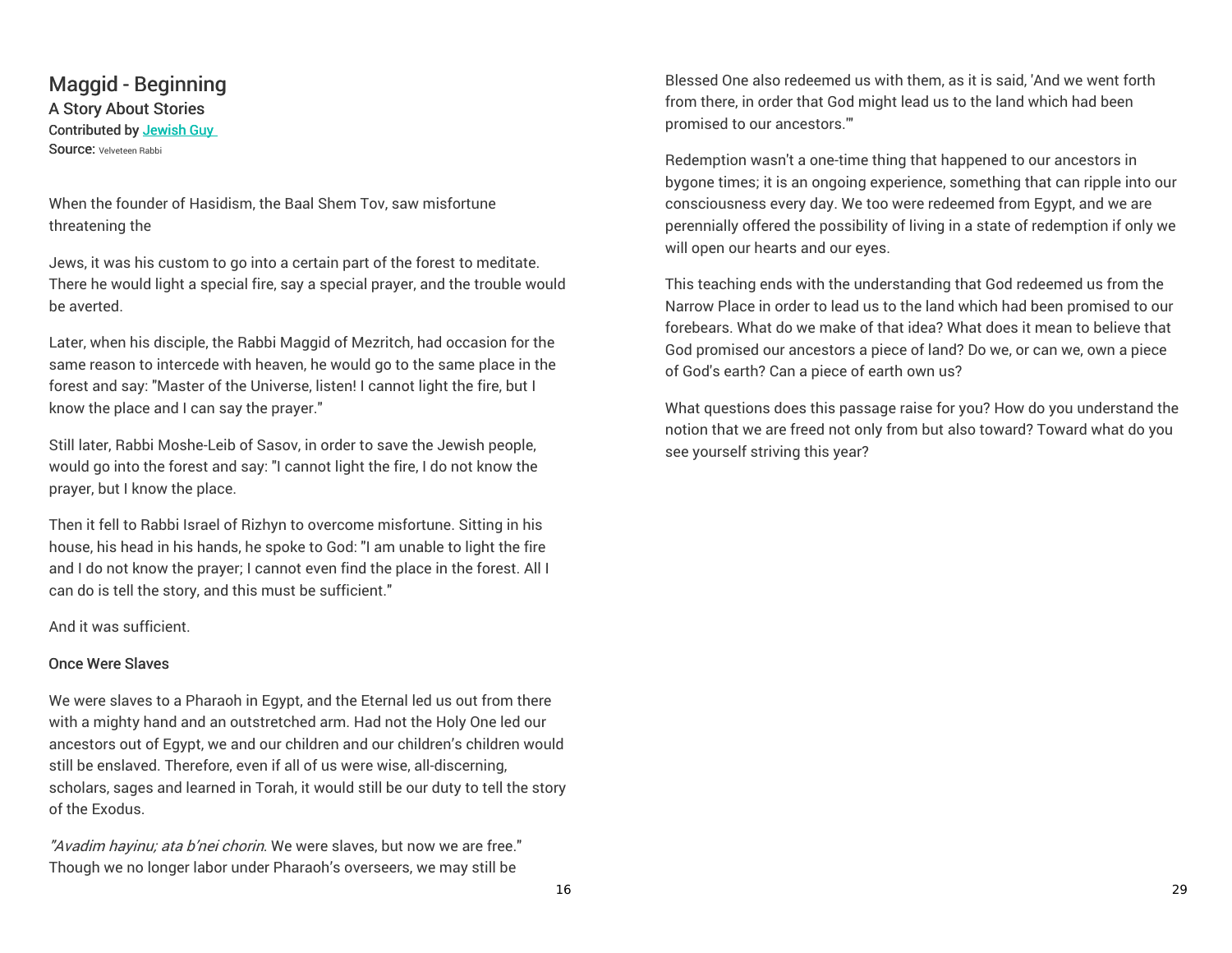over our homes and our first-born were spared.

The  $E$ gg, which symbolizes creative power, our rebirth.

rooted beings, connected to the Earth and nourished by our connection. The Parsley, which represents the new growth of spring, for we are earthy,

Salt water of our tears, both then and now.

Analogical our unleavened hearts: may this Seder enable our spirits to rise.

## **Sepnane and the orange?**

enslaving others." Ilberation, she says, "demands that we acknowledge our own complicity in and active members of Jewish life." To speak of slavery and long for else: the fruitfulness for all Jews when lesbians and gay men are contributing Suidtemos to evites. "I felt that an orange was suggestive of something

intitum bas (primoolew avisuloni for all of us, regardless of gender or sexual orientation. May our lives be the radical feminist notion that there is -there must be -a place at the table One additional item on our seder plate, therefore, is an *orange*, representing

## Savilo edt bnA

symbol of peace into a casualty of war. Today ancient olive groves are destroyed by violence, making a powerful brought back an olive branch as a sign that the earth was again habitable. The final item on our seder plate is an olive. After the Flood, Noah's dove

freedoms we celebrate tonight. Middle East and every place where war destroys lives, hopes, and the We keep an olive on our seder plate as an embodied prayer for peace, in the

## In Every Generation

from Egypt. It wasn't merely my ancestors who were redeemed, but the Holy shildren on that day, saying, this is how the Holy Blessed One redeemed me experienced the Exodus from Egypt. As it is written: "You shall speak to your lh every generation one must see oneself as if one had personally

fears? to our jobs? To our expectations? To the expectations of others? To our enslaved-now in subtler ways, harder to eradicate. Do we enslave ourselves

freedom, keeps us enslaved. Let this holiday make us mindful of internal bondage, which, despite outward . ano nart ayaw shom ni taixa asaalq wornan tud ". soalq wornan sht" yllarstil Tonight we celebrate our liberation from Egypt-in Hebrew, Mitzrayim,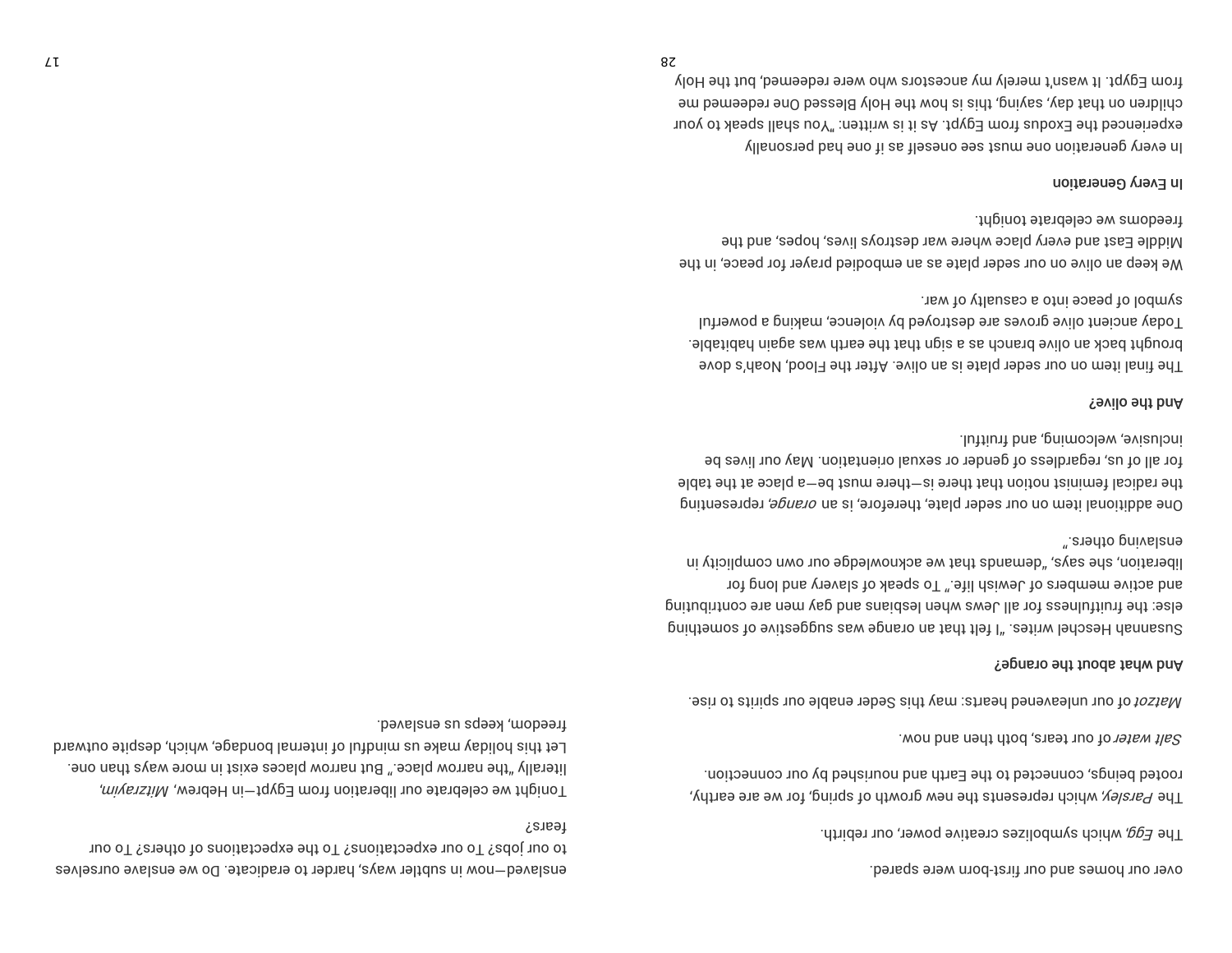# - Four Questions The Questions Contributed by Jewish Guy Source:

[It is traditional for the youngest person at a seder to ask four questions. (It's actually one question with four answers.) We know the question, and we know the answers, but we ask anyway because there is always something to learn. No matter how "wise" we become, we must remember to question.]

[The youngest child chants the Four Questions:]

ָ?מה נּשׁתַנּה הליִלה הזֶה מכּל הלילות

ְשֶׁ בְּכַל הלילות אַנו אוכלין חַמץ וּמצַה. הליִלַה הזֶה כָּלוֹ מצַה:

: ֶשבְכָל ַהלֵיל ֹות ָאנוּ א ֹוכְלִין ְש ָאר י ְרָק ֹות ַהלַי ְלָה ַהזֶה ָמר ֹור

: ֶשבְכָל ַהלֵיל ֹות ֵאין ָאנוּ ַמ ְטבִילִין ֲאפִילוּ פַ ַעם ֶא ָחת. ַהלַי ְלָה ַהזֶה ְשתֵי פְ ָע ִמים

: ֶשבְכָל ַהלֵיל ֹות ָאנוּ א ֹוכְלִין בֵין י ֹו ְשבִין וּבֵין ְמֻסבִין. ַהלַי ְלָה ַהזֶה כֻלָנוּ ְמֻסבִין

Mah nishtanah halaila hazeh mikol halaylot?

Shebakhol halaylot anu okhleen khamaytz u'matzah, halaila hazeh kulo matzah.

Shebakhol halaylot anu okhleen sh'ahr y'rakot, halaila hazeh maror.

Shebakhol halaylot ayn anu matbeeleen afeelu pa'am akhat, halaila hazeh sh'tay f'ameem.

Shebakhol halaylot anu okh'leen beyn yoshveen u'vayn m'subeen, halaila hazeh kulanu

m'subeen.

1.

Why is tonight different from all other nights?

#### Second Cup of Wine

הנְנִי מוּכֵן וּמִזַמן לִקיִּם מִצְות כּוֹס שְנֵיּה מַאָרבַע כּוֹסוֹת לִשם

.יִחוּד קוּ ְד ָשא בְרִיךְהוּא וּ ְשכִינְתֵיהּ

Hin'hi muchan u-m'zuman l'kayem mitzvat kos shniyah m'arbah cosot

l'shem yichud kudsha brich hu u-schinteh.

I take upon myself the mitzvah of this second of four cups of wine, in the name of the unification of the Holy Blessed One with Shekhinah!

The second cup of wine represents God's second declaration of redemption: "I will free you from slavery."

Tonight we may bless wine using several variations on the traditional Hebrew, reflecting different ways of conceptualizing the divine.

ברוּכָה אַת, שְכִינָה, רוּחַ הָעוֹלָם, בוֹראֵת פְרִי הַגָּפֶן.

Brucha At, Shekhinah, ruach ha-olam, boreit pri hagafen.

Blessed are you, Shekhinah, Breath of Life, creator of the fruit of the vine.

### Signs and Symbols

Rabban Gamaliel has said: one who has not explained the following three symbols has not fulfilled their duty: tonight we will explain seven! One for each day of the week; one for each of the seven lower sefirot / aspects of divinity. And they are:

The Maror, bitter herb or horseradish, which represents the bitterness of slavery.

The *Haroset*, a mixture of apples and nuts and wine, which represents the bricks and mortar we made in ancient times, and the new structures we are beginning to build in our lives today.

The Lamb Shank (or: beet) which represents the sacrifices we have made to survive. Before the tenth plague, our people slaughtered lambs and marked our doors with blood: because of this marking, the Angel of Death passed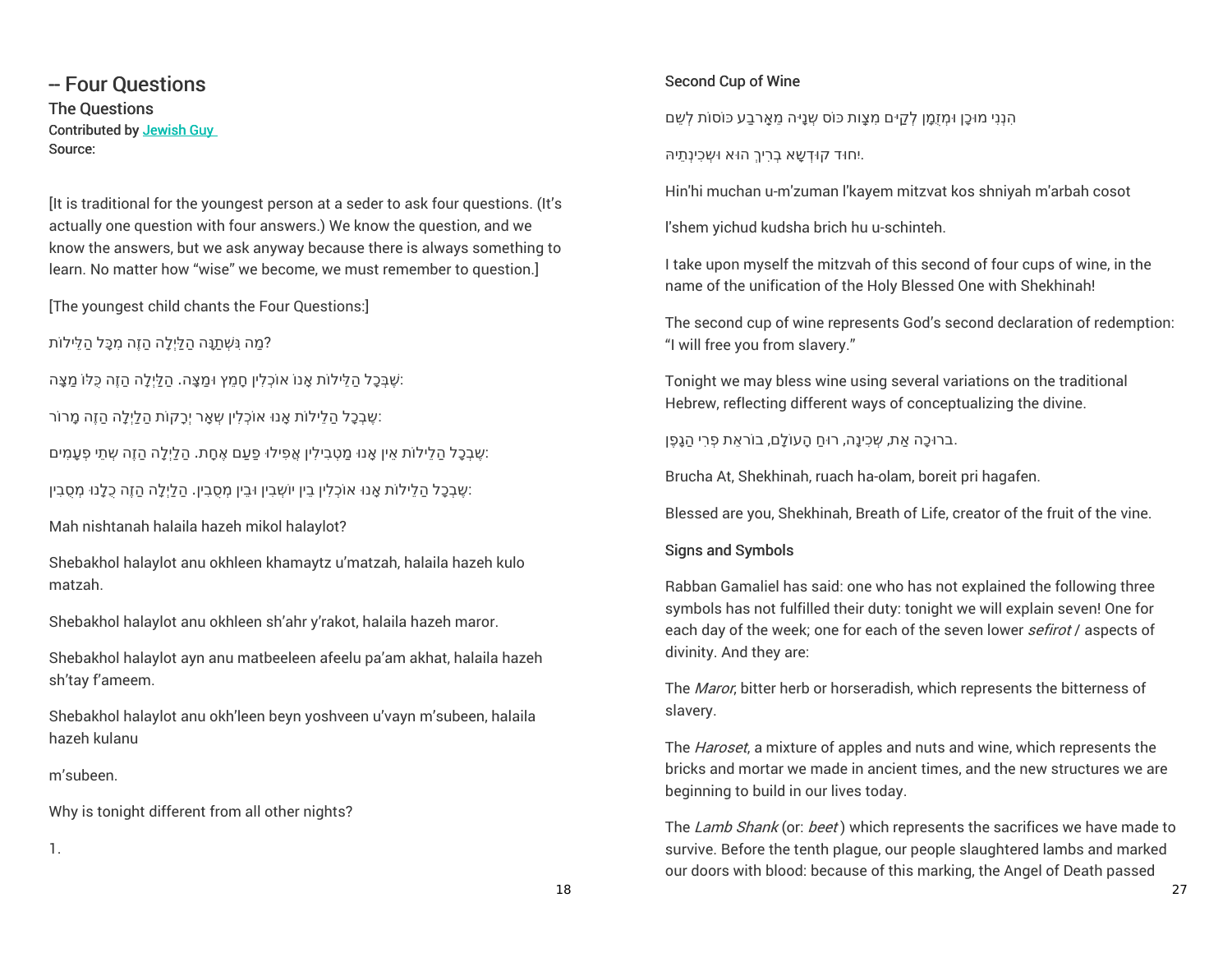$-$  cnb  $\#S$   $\otimes$  payenu Conclusion of Maggie Contributed by Jewish Guy Source: Velveteen Rabbi

#### Dayenu: It Would Have Been Enough

what does this mean, "It would have been enough"? Surely on one of these wonjq indeed have been enough for us. Dayenu means to celebrate each . qəta txən ənt no tuo thata ot nənt dipuone ənəw ti i a sa mobeert brawot qəta It means that it we reject each date depare it is not the whole liberation, we will never be able to achieve the whole liberation. It means to sing each verse es if it were the whole song—and the using the next verse.

:pog pe<sub>H</sub>

Brought us out of Egypt and hot divided the sea for us— Dayenu

Divided the sea and not permitted us to cross on dry land  $-\rho$  payenu

Permitted us to rese on dry lang but of the reserved of supporty years in the  $nuə/eq$  — $\mu$ əsəp

Sustained us for forty years in the desert and hot be the with mannernuə eq

 $nu$ ang  $q$  —qteddes eqt su nevig tou bue equally an anna peq.

 $u$ iven as the Sabbath and hot brought us to Monus purport  $u$ 

Brought us to Mount Sinai and not given and Forah  $\rightarrow$  Dayenu

 $m$ ang span sa pap teu ni su pel tou pus del  $m$  and  $m$  and  $m$  and  $m$ 

Led us into the land of lsrael and hot built for us the Temple- Dayenu

Built for us the Temple and hor sent us prophets of truth  $\Box$  payenu

 $u$  and me bound you be used to position and  $u$  is a sum of  $u$  by  $u$  and  $u$  is near  $u$  is near  $u$  is near  $u$ 

For all these, alone and together, we say— Dayenu!

Qu all other nights we may eat either leavened bread or matzah; tonight, only matzah, that we may recall the unleavened bread our ancestors baked in .ətzah.

. 2

on all other nights we need not taste bitterness; tonight, we eat bitter herbs, that we may recall the suffering of slavery.

. 3

On all other nights we needh't dip our food in condiments even once; tonight we dip twice, in saltwater to remember our tears when we were ensiared, and in haroset to remember the mortar and the bricks which we made.

 $\mathbf{t}$ 

Seviesino buiting we eat sitting up; tonight, we recline, to remind ourselves to savor our

.noits19dil

..a bna...

In addition to the Four Questions, conight we ask ourselves a fifth:

We are commanded to celebrate as if each one of us were personally liberated from Egypt. In the next year, how do you hope to bring yourself closer to freedom?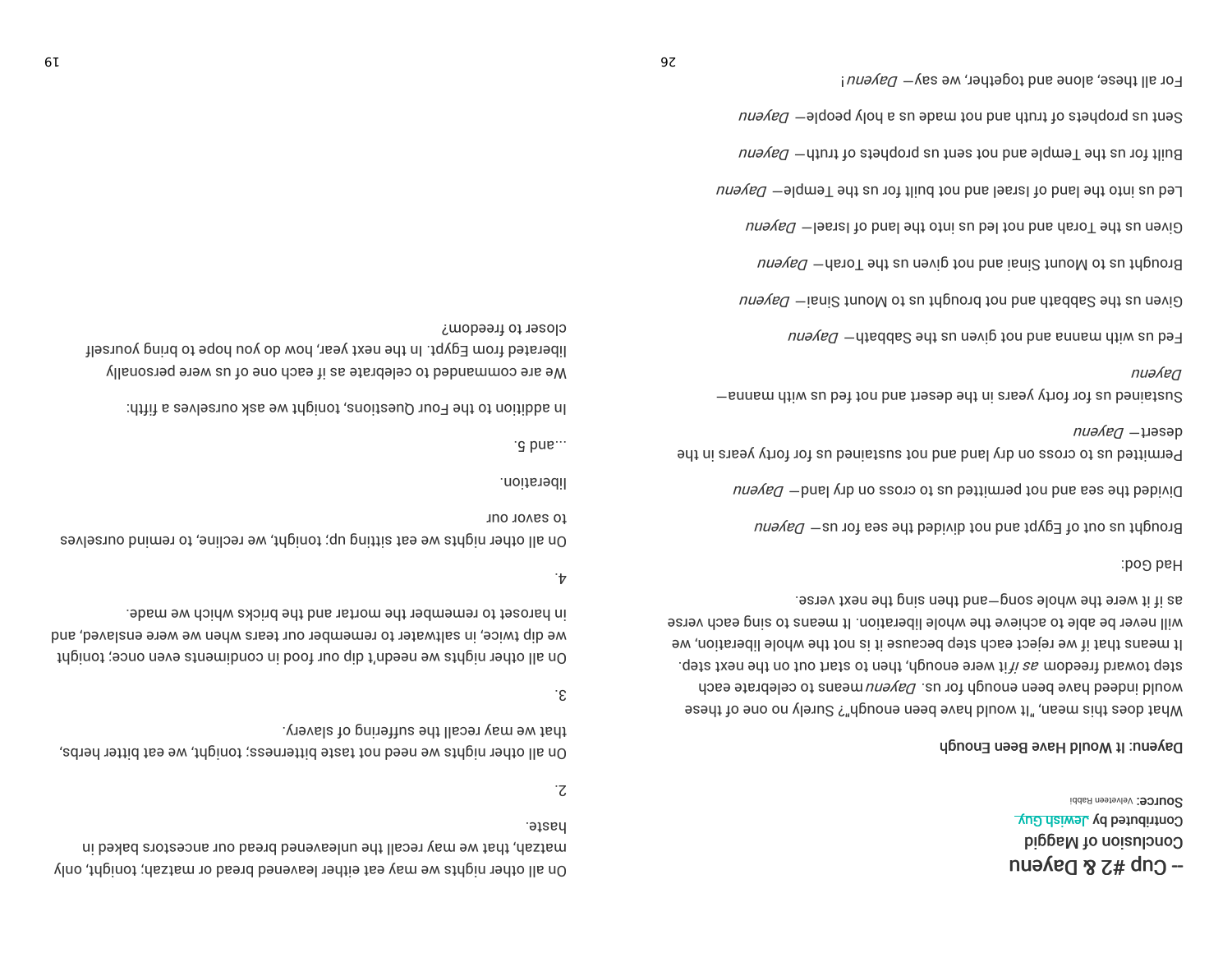# -- Four Children The Four Children Contributed by Jewish Guy Source:

Four times the Torah bids us tell our children about the Exodus from Egypt. Four times the Torah repeats: "And you shall tell your child on that day" From this, our tradition infers four kinds of children...

The Torah speaks of four kinds of children: one wise, one wicked, one simple, and one who does not yet know how to ask.

The Wise One says: "What is the meaning of the rules, laws and practices which God has commanded us to observe?"

You shall tell him the story of the Exodus and shall teach him Torah, midrash and commentary, down to the last detail.

The Wicked One says: "What is the meaning of this service to you?"

You shall tell her "I do this because of the wonderful things which God did for me when

God brought me out of Egypt." You shall say "for me," not "for us," because in asking what the service means "to you" she has made it clear that she does not consider herself a part of the community for whom the ritual has meaning.

The Simple One asks, "What is this?"

You shall tell him of the deliverance from the house of bondage.

The One Who Does Not Know How To Question, for her you must open the way.

Cruel mockery of the old and the weak

Despair of human goodness

Envy of the joy of others

Falsehood and deception corroding our faith

Greedy theft of earth's resources

Hatred of learning and culture

Instigation of war and aggression

Justice delayed, justice denied, justice mocked…

Shekhinah, soften our hearts and the hearts of our enemies. Help us to dream new paths to freedom, so that the next sea-opening is not also a drowning; so that our singing is never again their wailing. So that our freedom leaves no one orphaned, childless, gasping for air.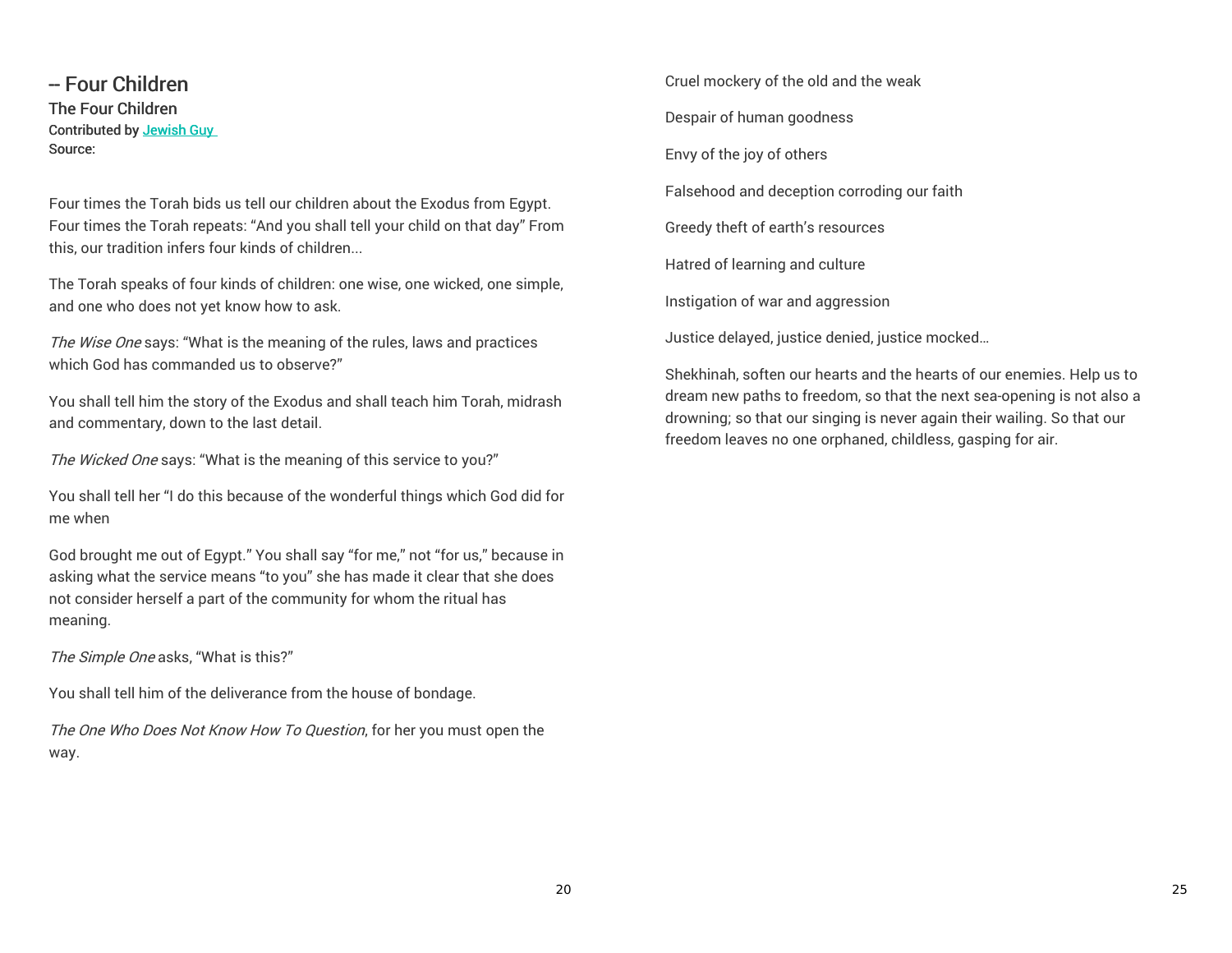Source: Velveteen Rabbi Contributed by Jewish Guy The Ten Plagues  $\mathsf{supp}_\mathsf{d}$  uə $\mathsf{1}-$ 

"ky creatures are perishing, and you sing praises?" plagues, the angels broke into songs of jubilation. God rebuked them, saying Midrash teaches that, while watching the Egyptians succumb to the ten

upon the Egyptians. betiain misq betwinding the liliw noiterial ino ni you not cups As we recite each plague, we spill a drop of wine-symbol of joy-from our

ateh Locusts וstau lisH bsisd .gcr pliod nino'ng . wn angale Cattle plague amiswe tosenl voiA .uric **D**<sup>1</sup>3. Kinim Lice versity. Tztarde'ah Frogs boola mad .pa

mod-teri- bdkat B'chorot Death of the First-Born

include: yeng and responsibility for their existence lies on our shoulders. They Today's plagues may be less obvious or dramatic, but are no less

live to esst edt ni vdtagA

asen Choshech Darkness

Brutal torture of the helpless

Source: Velveteen Rabbi Contributed by Jewish Guy The Exodus: A Story In Seven Short Chapters  $-$  Exoque Story

 $\cdot$ <sub>L</sub>

structure of the time. our people were well-respected and well-regarded, secure in the power plentitul His son Joseph had risen to high position in Pharaoh's court, and famine our ancestor Jacob and his family fled to Egypt where food was Once upon a time our people went into exile in the land of Egypt. During a

ح·

Generations passed and our people remained in Egypt.

ln time, a new Pharaob ascended to the throne.

He found our difference threatening, and ordered our people enslaved.

In fear of rebellion, Pharaoh decreed that all Hebrew boy-children be killed.

Two midwives named Shifrah and Puah defied his orders, claiming that

"the Hebrew women are so hardy, they give birth before we arrive!"

light. Through their courage, a boy survived; midrash tells us he was radiant with

adulthood, and was raised as Prince of Egypt. She hired his mother Yocheved as his wet-nurse. Thus he survived to Moshe because min hamayim m'shithu, from the water she drew him forth. the Nile. He was found, and adopted, by Pharaoh's daughter, who named him Fearing for his safety, his family placed him in a basket and he floated down

٠ε

worked in the brickyards of his father. When he saw an overseer mistreat a Although a child of privilege, as he grew he became aware of the slaves who